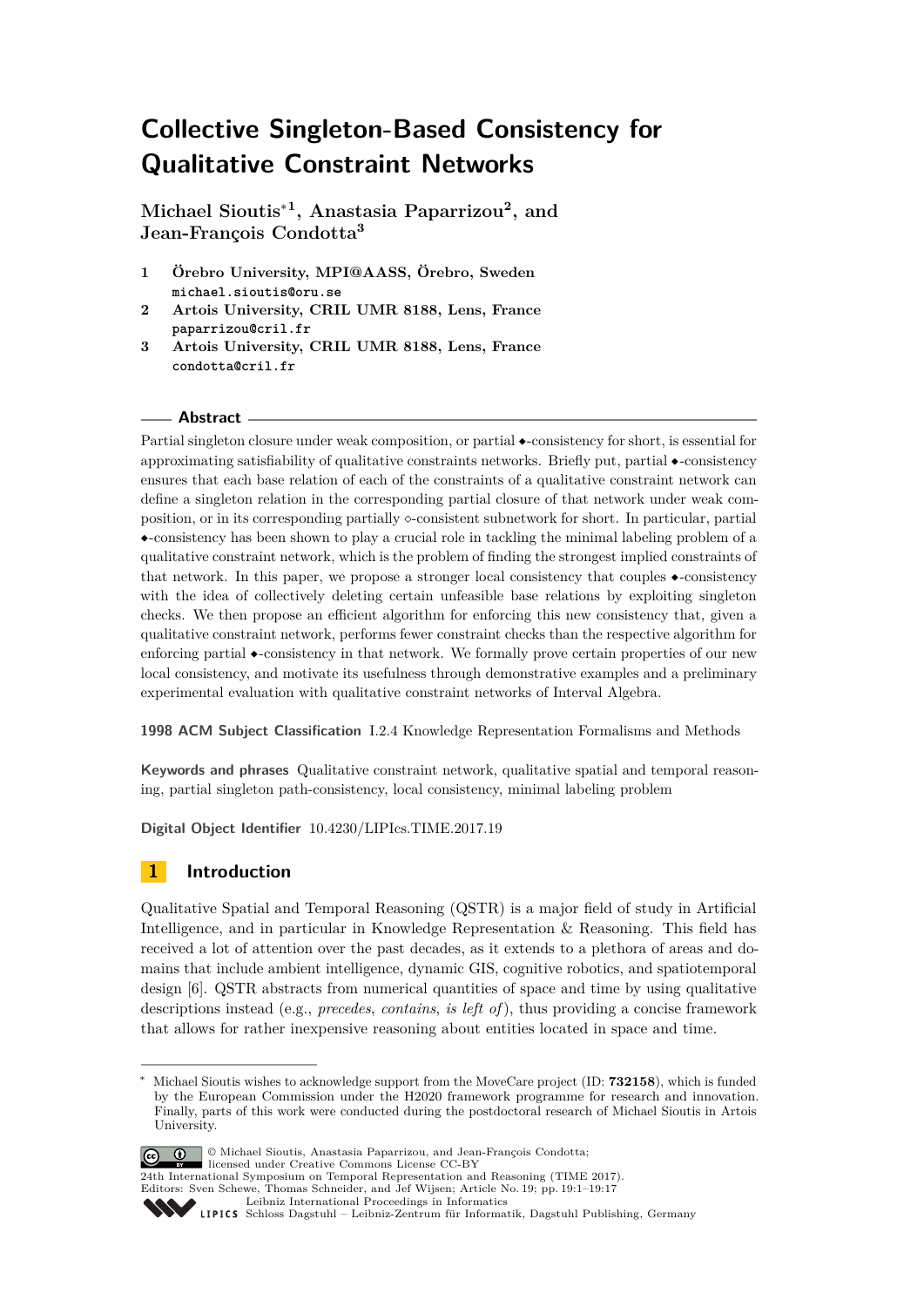### **19:2 Collective Singleton-Based Consistency for Qualitative Constraint Networks**

The problem of representing and reasoning about qualitative information can be modeled as a qualitative constraint network (QCN) using a qualitative constraint language. Specifically, a QCN is a network of constraints corresponding to qualitative spatial or temporal relations between spatial or temporal variables respectively, and a qualitative constraint language is used to define those constraints over a finite set of binary relations, called *base relations* (or *atoms*) [\[19\]](#page-16-1). An example of such a qualitative constraint language is Interval Algebra (IA), introduced by Allen [\[1\]](#page-15-1). IA considers time intervals (as its temporal entities) and each of its base relations represents an ordering of the four endpoints of two intervals in the timeline.

The fundamental reasoning problems associated with a given  $QCN\mathcal{N}$  are the problems of *satisfiability checking*, *minimal labeling* (or *deductive closure*), and *redundancy* (or *entailment*) [\[28\]](#page-16-2). In particular, the satisfiability checking problem is the problem of deciding if there exists a spatial or temporal valuation of the variables of  $\mathcal N$  that satisfies its constraints, such a valuation being called a *solution* of  $N$ , the minimal labeling problem is the problem of finding the strongest implied constraints of  $N$ , and the redundancy problem is the problem of determining if a given constraint is entailed by the rest of  $N$  (that constraint being called redundant, as its removal does not change the solution set of the QCN). In general, for most qualitative constraint languages the satisfiability checking problem is NP-complete. Further, the redundancy problem, the minimal labeling problem, and the satisfiability checking problem are equivalent under polynomial Turing reductions [\[13\]](#page-15-2).

The vast amount, if not all, of the published works that study the aforementioned reasoning problems, use *partial -consistency* as a means to define practical algorithms for efficiently tackling them  $[2, 30, 29, 17, 27, 23, 15]$  $[2, 30, 29, 17, 27, 23, 15]$  $[2, 30, 29, 17, 27, 23, 15]$  $[2, 30, 29, 17, 27, 23, 15]$  $[2, 30, 29, 17, 27, 23, 15]$  $[2, 30, 29, 17, 27, 23, 15]$  $[2, 30, 29, 17, 27, 23, 15]$  $[2, 30, 29, 17, 27, 23, 15]$  $[2, 30, 29, 17, 27, 23, 15]$  $[2, 30, 29, 17, 27, 23, 15]$  $[2, 30, 29, 17, 27, 23, 15]$  $[2, 30, 29, 17, 27, 23, 15]$  $[2, 30, 29, 17, 27, 23, 15]$ . Given a QCN  $\mathcal N$  and a graph  $G$ , partial  $\infty$ -consistency with respect to *G*, denoted by  $^{\diamond}_{G}$ -consistency, entails (weak) consistency for all triples of variables in  $\mathcal N$  that correspond to three-vertex cycles (triangles) in  $G$ . We note that if *G* is complete,  ${}_{G}^{\circ}$ -consistency becomes identical to  $\diamond$ -*consistency* [\[26\]](#page-16-8). Hence,  $\diamond$ -consistency is a special case of  $^{\circ}_{G}$ -consistency. In fact, earlier works have relied solely on  $\diamond$ -consistency; it was not until the introduction of chordal (or triangulated) graphs in QSTR, due to some generalized theoretical results of [\[14\]](#page-15-5), that researchers started restricting  $\sim$ consistency to a triangulation (or chordal completion) of the constraint graph of an input QCN and benefiting from better complexity properties in more recent works.

Adding to the previous paragraph, and with respect to the satisfiability checking problem in particular, the literature suggests that  $^{\circ}_{G}$ -consistency alone is sufficient in most cases to guarantee that a solution for a given QCN, should it exist, is efficiently obtained (see also [\[8\]](#page-15-6)). However, for the more challenging problems of minimal labeling and redundancy, a stronger local consistency is typically employed that builds upon  $^{\circ}_{G}$ -consistency, called singleton  $^{\circ}_{G}$ -consistency and denoted by  $^{\bullet}_{G}$ -consistency [\[2,](#page-15-3) [30\]](#page-16-3). Given a QCN  $\mathcal N$  and a graph  $G, \, \mathcal{C}$ -consistency holds on  $\mathcal N$  if and only if each base relation of each of the constraints of  $\mathcal N$  is closed under  $^{\circ}_{G}$ -consistency, i.e., after instatiating any constraint of that network with one of its base relations  $b$  and closing the network under  $^{\diamond}_{G}$ -consistency, the corresponding constraint in the  $^{\circ}_{G}$ -consistent subnetwork will continue being defined by *b*.

It is then natural to ask whether we can have an even stronger local consistency than  $\bullet$ <sub>*G*</sub>-consistency (and  $\circ$ <sub>*G*</sub>-consistency) for QCNs that can also be enforced more efficiently than  $_{G}^{\bullet}$ -consistency, as a positive answer to that question would suggest an immediate improvement for any algorithm that currently employs  $\zeta$ -consistency. In this paper, we contribute towards obtaining such a positive answer. In particular, we enrich the family of consistencies for QCNs by proposing a new singleton style consistency inspired by *k*-partitioning consistency for constraint satisfaction problems (CSPs) [\[4\]](#page-15-7). This filtering technique is based on domain partitioning combined with a local consistency, typically *arc consistency* [\[5\]](#page-15-8), and allows for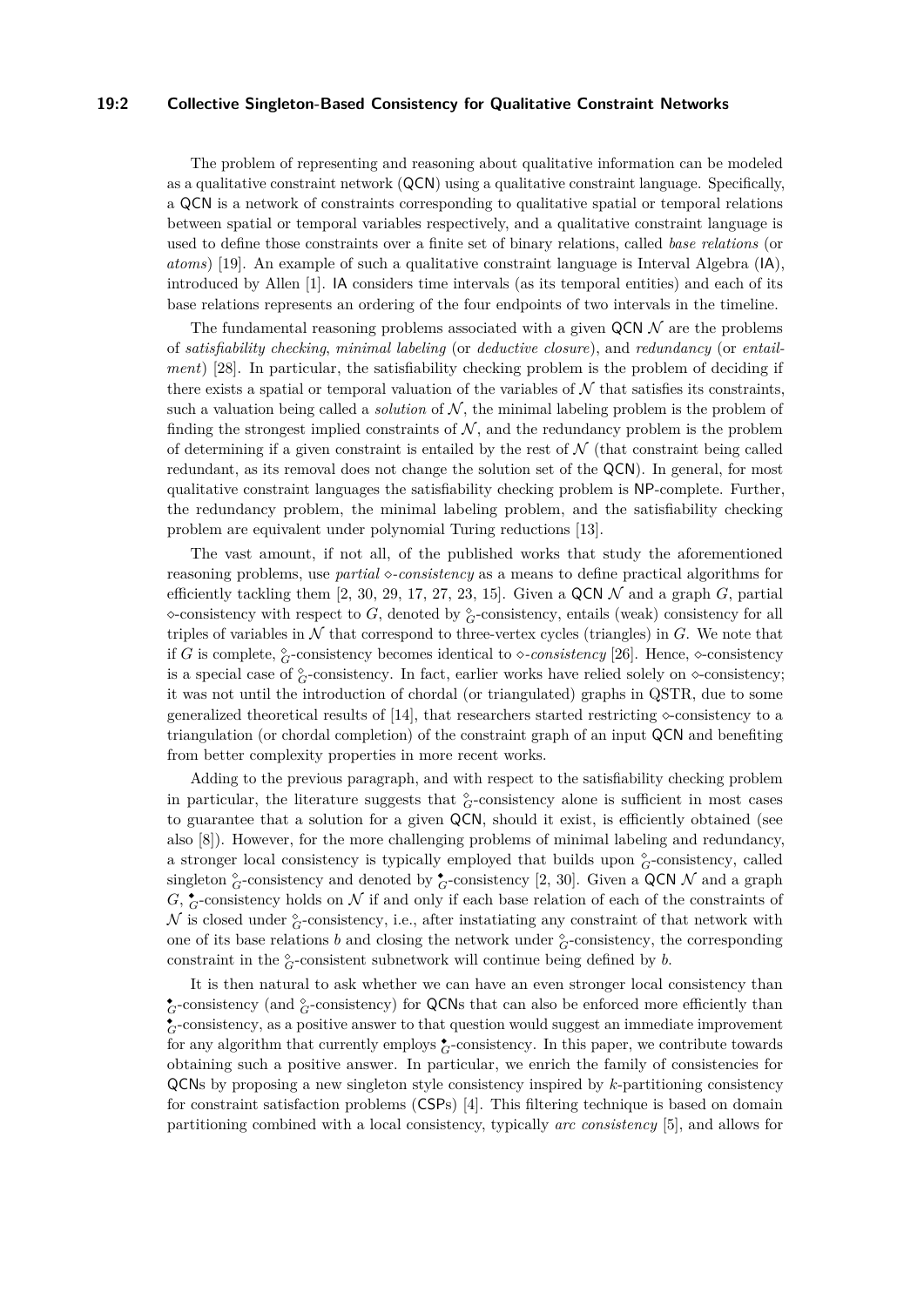<span id="page-2-1"></span>

**Figure 1** The base relations of IA.

improved pruning capability over *singleton arc consistency* [\[9\]](#page-15-9). Similarly to *k*-partitioning consistency, our new consistency, denoted by  $\mathcal{C}^{\cup}$ -consistency, combines singleton checks and  $G^{\circ}$ -consistency to present itself as a better alternative to  $\bullet$ -consistency. With respect to our new consistency, we also propose an algorithm for applying it on a given QCN, which turns out being more efficient than the respective algorirthm for applying  $\zeta$ -consistency on that same QCN. As a brief intuitive explanation of this,  $\zeta$ <sup>U</sup> consistency allows for proactively eliminating base relations anywhere in a given QCN and not only in the set of base relations of the constraint at hand that is singleton checked. Further, we obtain several theoretical results and show, among other things, that  $\overset{\bullet}{G}$ -consistency is *strictly stronger* than  $\overset{\bullet}{G}$ -consistency and, hence, than  $^{\circ}_{G}$ -consistency. Finally, we present a preliminary experimental evaluation of  $\sigma$ -consistency and  $\sigma$ -consistency using QCNs of IA, in support of our argument that  $\mathcal{E}_{G}^{\cup}$ -consistency can be enforced more efficiently than  $\mathcal{E}_{G}$ -consistency for a given QCN.

The rest of the paper is organized as follows. In Section [2](#page-2-0) we give some preliminaries on qualitative spatial and temporal reasoning, and in Section [3](#page-5-0) we focus on  $^{\circ}_{G}$ -consistency and  $\zeta$ -consistency and, in particular, recall some related result from the literature, but also provide some new results of our own. Then, in Section [4](#page-7-0) we introduce, formally define, and thoroughly study our new local consistency, namely,  $\overset{\bullet}{G}$ -consistency. In Section [5](#page-10-0) we present an algorithm for efficiently applying  $\mathcal{L}_G^{\cup}$ -consistency on a given QCN N, and in Section [6](#page-13-0) we evaluate this algorithm against the state-of-the-art algorithm for achieving  $\zeta$ -consistency. Finally, in Section [7](#page-14-0) we conclude the paper and give some directions for future work.

### <span id="page-2-0"></span>**2 Preliminaries**

A (binary) qualitative spatial or temporal constraint language, is based on a finite set B of *jointly exhaustive and pairwise disjoint* relations defined over an infinite domain D, which is called the set of *base relations* [\[19\]](#page-16-1). The base relations of a particular qualitative constraint language can be used to represent the definite knowledge between any two of its entities with respect to the level of granularity provided by the domain D. The set B contains the identity relation Id, and is closed under the *converse* operation (<sup>−</sup><sup>1</sup> ). Indefinite knowledge can be specified by a union of possible base relations, and is represented by the set containing them. Hence,  $2^B$  represents the total set of relations. The set  $2^B$  is equipped with the usual set-theoretic operations of union and intersection, the converse operation, and the *weak composition* operation denoted by the symbol  $\diamond$  [\[19\]](#page-16-1). For all  $r \in 2^8$ , we have that  $r^{-1} = \bigcup \{b^{-1} \mid b \in r\}$ . The weak composition ( $\diamond$ ) of two base relations  $b, b' \in \mathsf{B}$  is defined as the smallest (i.e., strongest) relation  $r \in 2^B$  that includes  $b \circ b'$ , or, formally,  $b \diamond b' = \{b'' \in \mathsf{B} \mid b'' \cap (b \circ b') \neq \emptyset\}$ , where  $b \circ b' = \{(x, y) \in \mathsf{D} \times \mathsf{D} \mid \exists z \in \mathsf{D} \text{ such that } (x, z) \in \mathsf{D} \}$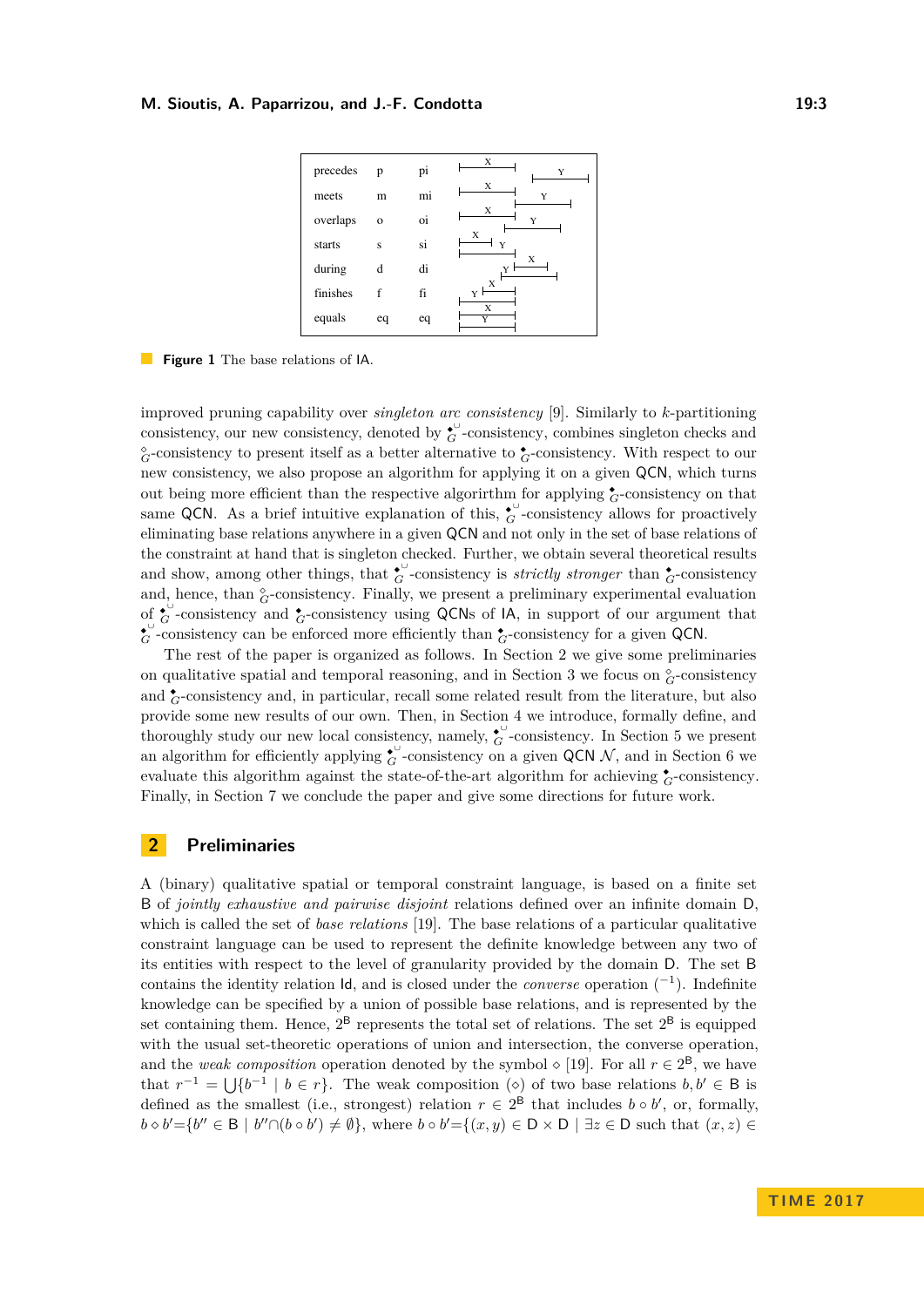### **19:4 Collective Singleton-Based Consistency for Qualitative Constraint Networks**

<span id="page-3-0"></span>

**Figure 2** Figurative examples of QCN terminology using IA.

 $b \wedge (z, y) \in b'$  is the (true) composition of *b* and *b*'. For all  $r, r' \in 2^B$ , we have that  $r \circ r' =$  $\bigcup \{b \diamond b' \mid b \in r, b' \in r'\}.$ 

As an illustration, consider the well known qualitative temporal constraint language of Interval Algebra (IA) introduced by Allen [\[1\]](#page-15-1). IA considers time intervals (as its temporal entities) and the set of base relations  $B = \{eq, p, pi, m, mi, o,oi, s, si, d, di, f, fi\}$ ; each base relation of IA represents a particular ordering of the four endpoints of two intervals in the timeline, as demonstrated in Figure [1.](#page-2-1) The base relation *eq* is the identity relation Id of IA. As another illustration, the Region Connection Calculus (RCC) is a first-order theory for representing and reasoning about mereotopological information [\[24\]](#page-16-9). The domain D of RCC comprises all possible non-empty regular subsets of some topological space. These subsets do not have to be internally connected and do not have a particular dimension, but are commonly required to be regular *closed* [\[25\]](#page-16-10). Other notable and well known qualitative spatial and temporal constraint languages include Point Algebra [\[35\]](#page-16-11), Cardinal Direction Calculus [\[18,](#page-16-12) [11\]](#page-15-10), and Block Algebra [\[3\]](#page-15-11).

The weak composition operation  $\diamond$ , the converse operation  $^{-1}$ , the union operation  $\cup$ , the complement operation  $\mathfrak{c}$ , and the total set of relations  $2^{\mathsf{B}}$  along with the identity relation Id of a qualitative constraint language, form an algebraic structure  $(2^B, \text{Id}, \diamond, ^{-1}, ^{\complement}, \cup)$  that can correspond to a *relation algebra* in the sense of Tarski [\[33\]](#page-16-13).

<span id="page-3-1"></span>▶ **Proposition 1** ([\[10\]](#page-15-12)). *The languages of Point Algebra, Cardinal Direction Calculus, Interval Algebra, Block Algebra, and* RCC*-8 are each a relation algebra with the algebraic structure*  $(2^{\bar{B}}, \text{Id}, \diamond, -1, \cdot, \cdot)$ .

In what follows, for a qualitative constraint language that is a relation algebra with the algebraic structure  $(2^B, \text{ Id}, \diamond, -1, \cdot^C, \cup)$ , we will simply use the term *relation algebra*, as the algebraic structure will always be of the same format.

The problem of representing and reasoning about qualitative information can be modeled as a *qualitative constraint network* (QCN), defined in the following manner:

- $\triangleright$  **Definition 2.** A *qualitative constraint network* (QCN) is a tuple  $(V, C)$  where:
- $V = \{v_1, \ldots, v_n\}$  is a non-empty finite set of variables, each representing an entity;
- and *C* is a mapping  $C: V \times V \to 2^B$  such that  $C(v, v) = \{d\}$  for all  $v \in V$  and  $C(v, v') = (C(v', v))^{-1}$  for all  $v, v' \in V$ .

An example of a QCN of IA is shown in Figure [2a;](#page-3-0) for simplicity, converse relations as well as Id loops are not mentioned or shown in the figure.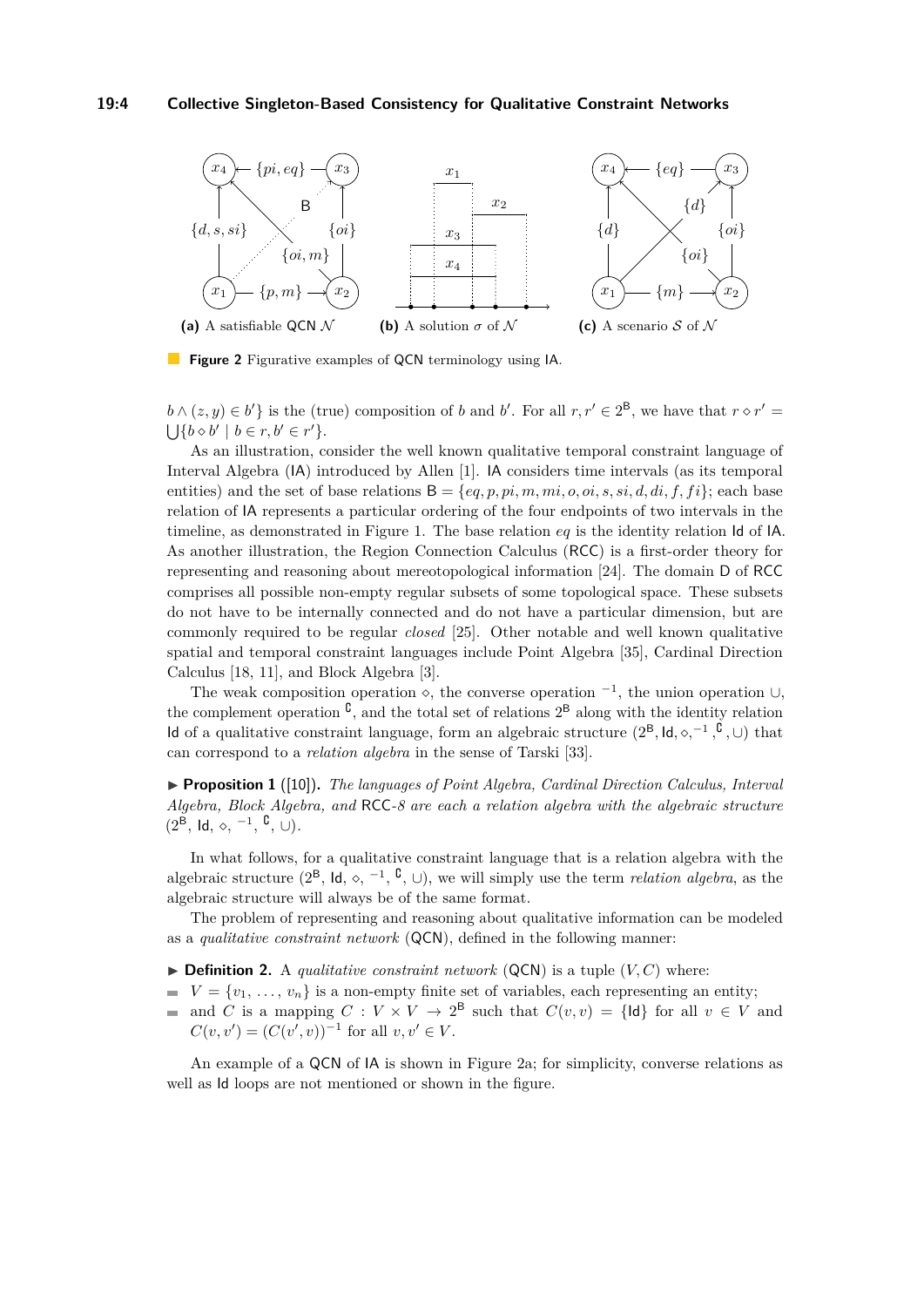- $\blacktriangleright$  **Definition 3.** Let  $\mathcal{N} = (V, C)$  be a QCN, then:
- a *solution* of N is a mapping  $\sigma: V \to \mathcal{D}$  such that  $\forall (u, v) \in V \times V$ ,  $\exists b \in C(u, v)$  such  $\overline{\phantom{a}}$ that  $(\sigma(u), \sigma(v)) \in b$  (see Figure [2b\)](#page-3-0);
- N is *satisfiable* iff it admits a solution;  $\rightarrow$
- a QCN is *equivalent* to  $\mathcal N$  iff it admits the same set of solutions as  $\mathcal N$ ;  $\overline{a}$
- a *sub*-QCN  $\mathcal{N}'$  of  $\mathcal{N}$ , denoted by  $\mathcal{N}' \subseteq \mathcal{N}$ , is a QCN  $(V, C')$  such that  $C'(u, v) \subseteq C(u, v)$  $\forall u, v \in V$ ; if in addition  $\exists u, v \in V$  such that  $C'(u, v) \subset C(u, v)$ , then  $\mathcal{N}' \subset \mathcal{N}$ ;
- N is *atomic* iff  $\forall v, v' \in V$ ,  $C(v, v')$  is a *singleton relation*, i.e., a relation  $\{b\}$  with  $b \in \mathsf{B}$ ;  $\mathbf{r}$
- a *scenario* S of N is an atomic satisfiable sub-QCN of N (see Figure [2c\)](#page-3-0);  $\overline{\phantom{a}}$
- a base relation  $b \in C(v, v')$  with  $v, v' \in V$  is *feasible* (resp. *unfeasible*) iff there exists  $\rightarrow$ (resp. there does not exist) a scenario  $S = (V, C')$  of N such that  $C'(v, v') = \{b\};$
- N is *minimal* iff  $\forall v, v' \in V$  and  $\forall b \in C(v, v')$ , *b* is a feasible base relation of N;
- the *constraint graph* of N, denoted by  $G(N)$ , is the graph  $(V, E)$  where  $\{u, v\} \in E$  iff  $C(u, v) \neq B$  and  $u \neq v$ ;
- $\blacksquare$  N is *trivially inconsistent* iff  $\exists u, v \in V$  such that  $C(u, v) = \emptyset$ ;
- N is the *empty* QCN on V, denoted by  $\perp^V$ , iff  $C(u, v) = \emptyset$  for all  $u, v \in V$ .

Let us further introduce the following operations with respect to QCNs:

- given a QCN  $\mathcal{N} = (V, C)$  and  $v, v' \in V$ , we have that  $\mathcal{N}_{[v, v'/r]}$  with  $r \in 2^B$  yields the QCN  $\mathcal{N}' = (V, C')$  defined by  $C'(v, v') = r$ ,  $C'(v', v) = r^{-1}$  and  $C'(y, w) = C(y, w) \ \forall (y, w) \in$  $(V \times V) \setminus \{(v, v'), (v', v)\};$
- given two QCNs  $\mathcal{N} = (V, C)$  and  $\mathcal{N}' = (V, C')$  on the same set of variables *V*, we have that  $\mathcal{N} \cup \mathcal{N}'$  yields the QCN  $\mathcal{N}'' = (V, C'')$ , where  $C''(v, v') = C(v, v') \cup C'(v, v')$  for all  $v, v' \in V$ .

We recall the following definition of  $^{\circ}_{G}$ -consistency, which, as noted in the introduction, is the basic local consistency used in the literature for solving fundamental reasoning problems of QCNs, such as the satisfiability checking problem.

**Definition 4.** Given a QCN  $\mathcal{N} = (V, C)$  and a graph  $G = (V, E)$ ,  $\mathcal{N}$  is said to be  ${}^{\diamond}_{G}$ -consistent iff  $\forall \{v_i, v_j\}, \{v_i, v_k\}, \{v_k, v_j\} \in E$  we have that  $C(v_i, v_j) \subseteq C(v_i, v_k) \diamond C(v_k, v_j)$ .

We note again that if *G* is complete,  ${}_{G}^{\circ}$ -consistency becomes identical to  $\diamond$ -consistency [\[26\]](#page-16-8), and, hence,  $\diamond$ -consistency is a special case of  $^{\diamond}_{G}$ -consistency.

Given a graph  $G = (V, E)$ , a QCN  $\mathcal{N} = (V, C)$  is  $_G^{\bullet}$ -consistent iff for every pair of variables  $\{v, v'\} \in E$  and every base relation  $b \in C(v, v')$ , after instantiating  $C(v, v')$  with  $\{b\}$  and computing the closure of  $N$  under  $^{\circ}_{G}$ -consistency, the revised constraint  $C(v, v')$  is always defined by  ${b}$ . Formally,  ${}_{G}^{\bullet}$ -consistency of a QCN is defined as follows:

▶ **Definition 5.** Given a QCN  $\mathcal{N} = (V, C)$  and a graph  $G = (V, E)$ ,  $\mathcal{N}$  is said to be  $\overset{\bullet}{G}$ -consistent iff  $\forall \{v, v'\} \in E$  and  $\forall b \in C(v, v')$  we have that  $\{b\} = C'(v, v')$ , where  $(V, C') = \frac{\delta}{G}(\mathcal{N}_{[v, v'] / \{b\}})$ .

If *G* is a complete graph, i.e.,  $G = K_V$ , we can easily verify that  $\zeta$ -consistency corresponds to  $\frac{6}{6}$ -consistency of the family of  $\frac{6}{f}$ -consistencies studied in [\[8\]](#page-15-6). Interestingly,  $\frac{1}{G}$ -consistency can also be seen as a counterpart of singleton arc consistency (SAC) [\[9\]](#page-15-9) for QCNs. Given a QCN  $\mathcal{N} = (V, C)$  and a graph  $G = (V, E)$ , for every  $b \in \mathcal{B}$  and every  $\{v, v'\} \in E$ , we will say that *b* is  ${}_{G}^{\bullet}$ -consistent for  $C(v, v')$  iff  $\{b\} = C'(v, v')$ , where  $(V, C') = {}_{G}^{\diamond}(\mathcal{N}_{[v, v'] / \{b\}})$ .

**Definition 6.** A *subclass* of relations is a subset  $A ⊆ 2<sup>B</sup>$  that contains the singleton relations of  $2^B$  and is closed under converse, intersection, and weak composition.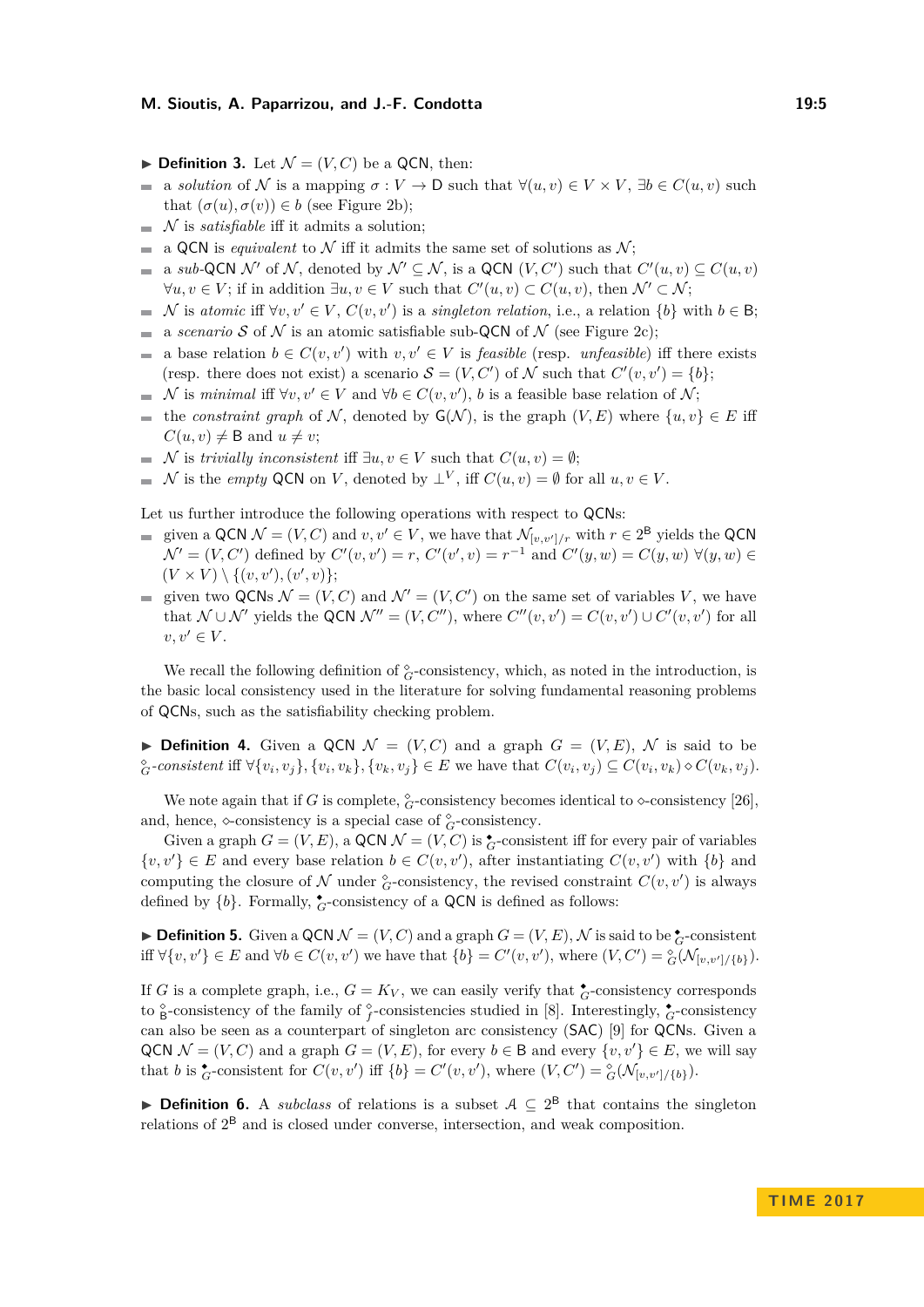### **19:6 Collective Singleton-Based Consistency for Qualitative Constraint Networks**

Given three relations *r*,  $r'$ ,  $r'' \in 2^B$ , we say that weak composition distributes over intersection if we have that  $r \circ (r' \cap r'') = (r \circ r') \cap (r \circ r'')$  and  $(r' \cap r'') \circ r = (r' \circ r) \cap (r'' \circ r)$ .

▶ **Definition 7.** A subclass A is *distributive* iff weak composition distributes over non-empty intersection  $\forall r, r', r'' \in \mathcal{A}$ .

Distributive subclasses of relations are defined for all of the qualitative constraint languages mentioned in Proposition [1](#page-3-1) [\[20\]](#page-16-14).

Finally, for the sake of simplicity in phrasing some results, in what follows we assume that all considered graphs are biconnected.

### <span id="page-5-0"></span>**3 A** closer look at  $_{G}^{\circ}$ -consistency and  $_{G}^{\bullet}$ -consistency

Let us come back to  $^{\circ}_{G}$ -consistency and  $^{\bullet}_{G}$ -consistency and recall in this section some results from the literature that will be relevant in the rest of the paper, but also provide some new results of our own.

In order to compare the pruning (or inference) capability of different consistencies, we introduce a preorder. Let  $\frac{\phi}{G}$  and  $\frac{\psi}{G}$  be two consistencies defined by some operations  $\phi$  and  $\psi$ respectively and a graph  $\tilde{G}$ . Then,  $\phi_G^{\phi}$  is *stronger* than  $\phi_G^{\phi}$ , denoted by  $\phi_G^{\phi} \geq_G^{\psi}$ , iff whenever  $\phi_G^{\phi}$ holds on a QCN N with respect to a graph  $G$ ,  $\frac{\psi}{G}$  also holds on N with respect to  $G$ , and  $\frac{\phi}{G}$  is *strictly stronger* than  $\frac{\psi}{G}$ , denoted by  $\phi_G^{\psi} \triangleright \psi_G^{\psi}$ , iff  $\phi \trianglerighteq \psi_G^{\psi}$  and there exists at least one QCN N and a graph *G* such that  $\frac{\psi}{G}$  holds on N with respect to *G* but  $\frac{\phi}{G}$  does not hold on N with respect to G. Finally,  $_{G}^{\phi}$  and  $_{G}^{\psi}$  are *equivalent*, denoted by  $_{G}^{\phi} \equiv_{G}^{\psi}$ , iff we have both  $_{G}^{\phi} \succeq_{G}^{\psi}$  and  $_{G}^{\psi} \succeq_{G}^{\phi}$ .

We now recall the definition of a *well-behaved* consistency [\[8\]](#page-15-6).

**Definition 8.** A consistency  $\phi_G^{\phi}$  is *well-behaved* iff for any QCN  $\mathcal{N} = (V, E)$  and any graph  $G = (V, E)$  the following properties hold:

- $^{\phi}_G(\mathcal{N}) \subseteq \mathcal{N}$  (viz., the  $^{\phi}_G$ -closure of N w.r.t. *G*) is the largest (w.r.t.  $\subseteq$ )  $^{\phi}_G$ -consistent sub-QCN of  $N$  *(Dominance)*;
- $\phi_G^{\phi}(\mathcal{N})$  is equivalent to  $\mathcal{N}$  *(Equivalence)*;<br>  $G^{\phi}(G(\mathcal{N})) = G^{\phi}(\mathcal{N})$  *(Idempotence)*;
- 
- if  $\mathcal{N}' \subseteq \mathcal{N}$  then  $^{\phi}_{G}(\mathcal{N}') \subseteq {}^{\phi}_{G}(\mathcal{N})$  *(Monotonicity).*

It is routine to formally prove the following result for  $^{\circ}_{G}$ -consistency:

**Corollary 9** (cf. [\[8\]](#page-15-6)). We have that  $\frac{\circ}{G}$ -consistency is well-behaved.

It is routine to formally prove the following result for  $\frac{1}{G}$ -consistency as well:

 $\blacktriangleright$  **Corollary 10** (cf. [\[8\]](#page-15-6)). We have that  $\mathbf{\hat{G}}$ -consistency is well-behaved.

The aforementioned two results are derived from respective results of [\[8\]](#page-15-6) where complete graphs are used in all cases. The generalization to an arbitrary graph *G* is trivial.

We recall the following general result regarding the pruning capability of  $^{\circ}_{G}$ -consistency in comparison with that of  $\zeta$ -consistency:

<span id="page-5-2"></span>▶ **Proposition 11** ([\[8\]](#page-15-6)). We have that  $\mathbf{\hat{G}}$ -consistency  $\triangleright$   $\mathbf{\hat{G}}$ -consistency.

Before we proceed, we introduce the following lemma to be used in the next proposition:

<span id="page-5-1"></span> $\triangleright$  **Lemma 12** (cf. [\[20\]](#page-16-14)). Let A be a distributive subclass of relations of a relation algebra. *Then, for any* QCN  $\mathcal{N} = (V, C)$  *over* A *and any* graph  $G = (V, E)$ , if  ${}_{G}^{c}(\mathcal{N}) = (V, C')$  is *not trivially inconsistent, we have that*  $\forall u, v \in V$  *and*  $\forall b \in C'(u, v)$  *there exists an atomic*  ${}^{\diamond}_{G}$ -consistent sub-QCN (*V, C*<sup>*u*</sup>) of N such that  ${b}$  =  $C''(u, v)$ *.*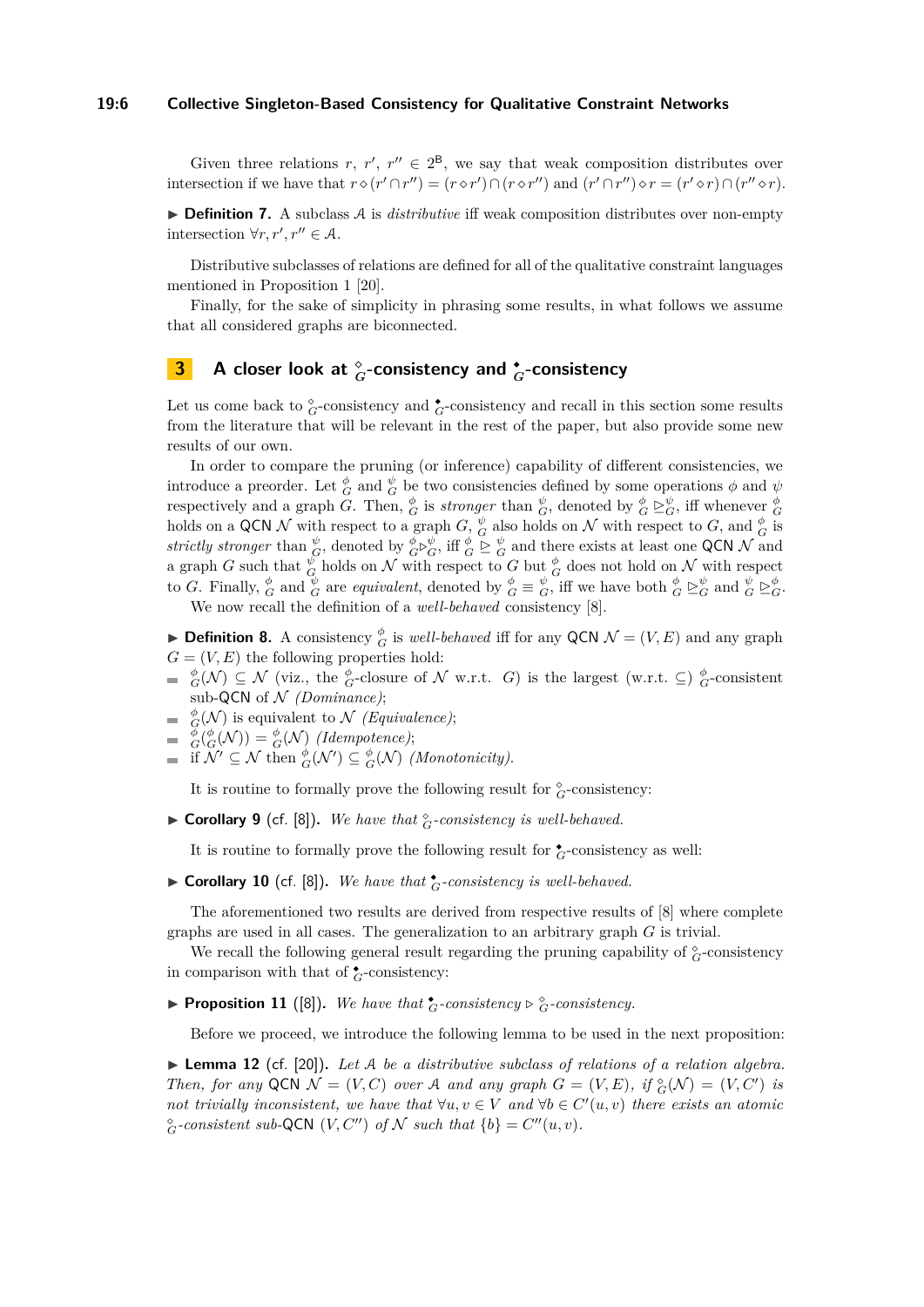**Proof (Sketch).** The proof can be obtained by concatenating the proofs of Theorems 2 and 5 in [\[20\]](#page-16-14) and applying that merged proof on each maximal chordal subgraph of *G*. The only major difference is that in those proofs the property that *any atomic* QCN *of a relation algebra that is -consistent is satisfiable* is used in addition to guarantee a stronger result, which is of no use to us for proving this particular lemma.

Next, we introduce a result that identifies the case where  $^{\circ}_{G}$ -consistency and  $^{\bullet}_{G}$ -consistency are equivalent.

<span id="page-6-0"></span>I **Proposition 13.** *Let* A *be a distributive subclass of relations of a relation algebra. Then, for any* QCN  $\mathcal{N} = (V, C)$  *over* A *and any graph*  $G = (V, E)$ *, we have that*  $^{\circ}_{G}$ *-consistency*  $\equiv$ ◆ *<sup>G</sup>-consistency.*

**Proof.** If  $^{\circ}_{G}(\mathcal{N}) = (V, C)$  is not trivially inconsistent, then by Lemma [12](#page-5-1) we have that  $\forall u, v \in V$  and  $\forall b \in C(u, v)$  there exists an atomic  $^{\circ}_{G}$ -consistent sub-QCN (*V, C'*) of  $^{\circ}_{G}(\mathcal{N})$ such that  ${b} = C'(u, v)$ . This suggests that  $^{\circ}_{G}(\mathcal{N})$  is also  $^{\bullet}_{G}$ -consistent and, hence, that  $^{\diamond}_{G}$ -consistency  $\geq \frac{1}{G}$ -consistency in this case. If  $^{\diamond}_{G}(\mathcal{N})$  is trivially inconsistent, then due to the closure under  ${}_{G}^{\circ}$ -consistency there is no triangle in *G* containing both an edge  $\{v, v'\}$  such that  $C(v, v') = \emptyset$  and an edge  $\{u, u'\}$  such that  $C(u, u') \neq \emptyset$ ; we can prove that  $\frac{\diamond}{G}$ -consistency  $\geq \frac{1}{G}$ -consistency in this case as well, by isolating the trivial inconsistencies and using the first part of the proof. Finally, by Proposition [11](#page-5-2) we have that  $\zeta$ -consistency  $\geq \frac{\delta}{G}$ -consistency in all cases.  $\triangleleft$ 

It is interesting to note that Proposition [13](#page-6-0) is a more general result that the respective one of [\[30\]](#page-16-3), namely, Proposition 7 in that work. In particular, Proposition 7 in [\[30\]](#page-16-3) requires a chordal supergraph of the constraint graph of a QCN over a distributive subclass of relations of a relation algebra to be used, along with the property that any such QCN that is  $\infty$ -consistent and not trivially inconsistent is minimal, in order to prove the equivalence between  $^{\circ}_{G}$ -consistency and  $^{\bullet}_{G}$ -consistency for distributive subclasses of relations.

The following result shows the connection between  $^{\circ}_{G}$ -consistency and minimal QCNs:

<span id="page-6-1"></span>**Proposition 14** ([\[21\]](#page-16-15)). Let A be a distributive subclass of relations of a relation algebra *with the property that any atomic* QCN *over* A *that is -consistent is satisfiable. Then, for any* QCN  $\mathcal{N} = (V, C)$  *over* A *and any chordal graph*  $G = (V, E)$  *such that*  $G(\mathcal{N}) \subseteq G$ *, we have that*  $\forall \{u, v\} \in E$  *and*  $\forall b \in C'(u, v)$ *, where*  $(V, C') = \frac{\diamond}{G}(N)$ *, the base relation b is feasible.* 

The property described in Proposition [14](#page-6-1) is satisfied by all of the qualitative constraint languages mentioned in Proposition [1](#page-3-1) [\[10\]](#page-15-12).

Finally, the following result shows the connection between  $\bullet$ -consistency and minimal QCNs:

<span id="page-6-2"></span>**Proposition 15** ([\[2\]](#page-15-3)). Let A be a subclass of relations of a relation algebra with the property *that for any* QCN  $\mathcal{N} = (V, C)$  *over* A *there exists a graph*  $G = (V, E)$  *such that, if*  $_G^{\circ}(\mathcal{N})$  *is not trivially inconsistent, then*  $N$  *is satisfiable. Then, for any such*  $N$  *and*  $G$ *, we have that*  $\forall \{u, v\} \in E$  and  $\forall b \in C'(u, v)$ , where  $(V, C') = \zeta(\mathcal{N})$ , the base relation *b* is feasible.

As a note, an interesting case where the property described in Proposition [15](#page-6-2) can be satisfied, is the case where the considered subclass of relations is obtained from a relation algebra that has *patchwork* [\[22\]](#page-16-16) for  $^{\circ}_{G}$ -consistent and not trivially inconsistent QCNs over that subclass, where  $G = (V, E)$  is any chordal graph such that  $G(\mathcal{N}) \subseteq G$  for a given QCN  $\mathcal{N} = (V, C)$ . In that case, we will indeed have that  $\mathcal N$  is satisfiable if  $_G^{\circ}(\mathcal N)$  is not trivially inconsistent [\[2\]](#page-15-3). As a matter of fact, patchwork holds for all the qualitative constraint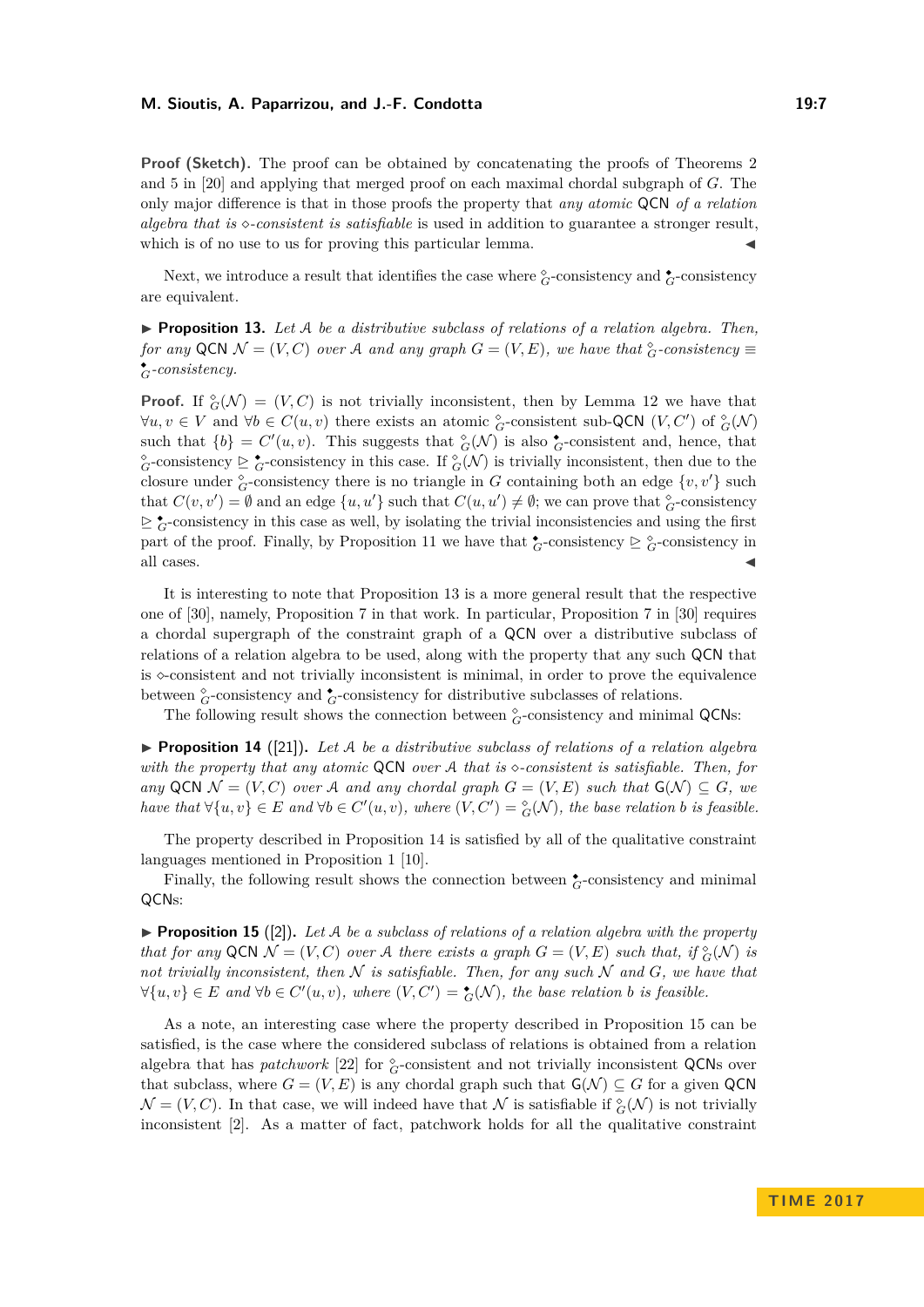### **19:8 Collective Singleton-Based Consistency for Qualitative Constraint Networks**

languages mentioned in Proposition [1](#page-3-1) [\[14\]](#page-15-5). Of course, in general, the property may be satisfied in other cases as well; for instance, patchwork may not hold, but the overall property may hold for complete graphs (and, hence, when  $\infty$ -consistency is used) or when constraints in the structure of the constraint graphs of the QCNs are imposed (a trivial case being restricting the constraint graphs of QCNs to being trees).

#### <span id="page-7-0"></span>**4** ◆ **∪** *G* **-Consistency: a new local consistency for QCNs**

We define a new local consistency for QCNs inspired by *k*-partitioning consistency for constraint satisfaction problems (CSPs), where arc consistency is used as the underlying local consistency of choice, or *k-Partition-*AC for short [\[4\]](#page-15-7). This technique divides a variable domain into disjoint domains, where each of them contains at most *k* elements. In the case of QCNs, these elements correspond to base relations. With respect to *k*-Partition-AC, the most common and preferred approach is dividing a domain into singleton sub-domains, which is the case where  $k = 1$ , otherwise many questions arise, such as what should the size of each sub-domain be, how should this size be fixed, and which elements should be considered for a given use case. Although having many questions to deal with is not necessarily bad in general, the most important aspect regarding 1-Partition-AC is that it offers the nice property that it is strictly stronger than singleton arc consistency (SAC) [\[9\]](#page-15-9).

In this work, we adapt the aforementioned technique to  $QCNs$  using  $^{\diamond}_{G}$ -consistency as our underlying local consistency of choice.<sup>[1](#page-7-1)</sup> Given a QCN  $N$ , enforcing this consistency for  $k = 1$ will eliminate every base relation that is not  $\overset{\bullet}{\mathcal{G}}$ -consistent for some constraint in N, but also every base relation that is not *supported* by some base relation in  $N$  through  $^{\circ}_{G}$ -consistency. We call this new local consistency  $\overset{\bullet}{G}$ -consistency, and better explain it with a demonstrative example as follows. Consider the  $\zeta$ -consistent QCN  $\mathcal{N} = (V, C)$  of IA in Figure [3.](#page-8-0) We can see that the base relation *d* is  $\zeta$ -consistent for  $C(x_1, x_2)$ , but it is not supported by any of the base relations that define constraint  $C(x_1, x_3)$ , namely,  $p$  and  $pi$ , through  $^{\circ}_{G}$ -consistency. In particular, by instatiating  $C(x_1, x_3)$  with either *p* or *pi* and closing the respective QCN under  $^{\circ}_{G}$ -consistency, the base relation *d* is eliminated in  $C(x_1, x_2)$ . After eliminating the base relation *d* in  $C(x_1, x_2)$ , the revised QCN N becomes  $\zeta$ <sup>0</sup>-consistent.

Now we can formally define this consistency.

**Definition 16.** Given a QCN  $\mathcal{N} = (V, C)$  and a graph  $G = (V, E)$ ,  $\mathcal{N}$  is said to be  $G^{\cup}$ -consistent iff N is  $G^{\bullet}$ -consistent and  $\forall \{v, v'\} \in E$ ,  $\forall b \in C(v, v')$ , and  $\forall \{u, u'\} \in E$  we have that  $\exists b' \in C(u, u')$  such that  $b \in C'(v, v')$ , where  $(V, C') = \frac{\delta}{G}(\mathcal{N}_{[u, u'] / \{b'\}})$ .

We prove the following result to be used in the sequel, which suggets that  $\mathcal{C}^{\cup}$ -consistency can only eliminate unfeasible base relations:

<span id="page-7-2"></span>▶ **Proposition 17.** *Let*  $\mathcal{N} = (V, C)$  *be a* QCN,  $G = (V, E)$  *a graph, and*  $b \in C(u, u')$ *with*  $u, u' \in V$  *a base relation. Then, if*  $\exists \{v, v'\} \in E$  *such that*  $b \notin C'(u, u')$ *, where*  $(V, C') = \bigcup \{ {}^{\diamond}_{G}(\mathcal{N}_{[v, v'] / \{b'\}}) \mid b' \in C(v, v') \}$ , we have that *b* is an unfeasible base relation.

**Proof.** Let us assume that *b* is a feasible base relation. Then, by definition of feasible base relations there exists a scenario  $S = (V, C')$  of N such that  $C'(u, u') = \{b\}$ . Further, by the equivalence property of  $^{\circ}_{G}$ -consistency it holds that  $^{\circ}_{G}(\mathcal{S}) = \mathcal{S}$  (as  $\mathcal{S}$ , being a scenario, is an

<span id="page-7-1"></span><sup>1</sup> The partitioning scheme can be combined with any local consistency or propagation technique. Here, the definition is restricted to  $^{\circ}_{G}$ -consistency as it is the most essential of local consistencies used for dealing with QCNs.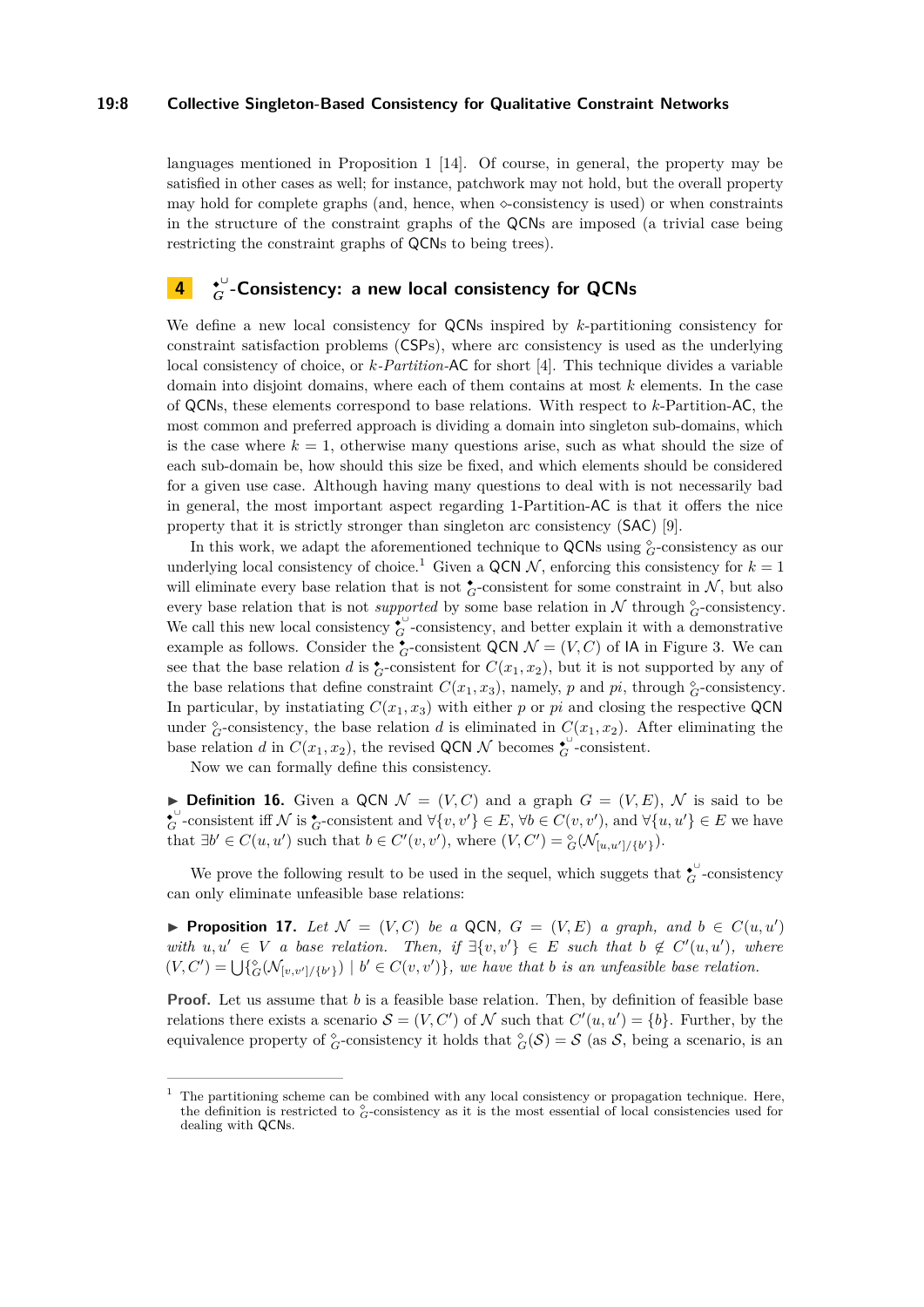<span id="page-8-0"></span>

**Figure 3** A  $^{\bullet}$ -consistent QCN N of IA along with a demonstration of how enforcing  $^{\bullet}$ -consistency can further eliminate base relations; here  $G$  is the complete graph on the set of variables of  $\mathcal N$ .

atomic and satisfiable QCN and, hence, none of its base relations can be removed by application of  ${}_{G}^{\circ}$ -consistency). Thus, it follows that  $\forall \{v, v'\} \in E$  we have that  $b \in C''(u, u')$ , where  $(V, C'') = \frac{\delta}{G}(\mathcal{N}_{[v,v']/C'(v,v')})$ , as  $S \subseteq \mathcal{N}_{[v,v']/C'(v,v')}$  and, hence,  $\frac{\delta}{G}(S) \subseteq \frac{\delta}{G}(\mathcal{N}_{[v,v']/C'(v,v')})$ by the monotonicity property of  ${}_{G}^{\circ}$ -consistency. As  $S \subseteq \mathcal{N}$ , it follows that  $\forall \{v, v'\} \in E$ we have that  $C'(v, v') \subseteq C(v, v')$  and, hence, that  $\exists b' \in C(v, v')$  such that  $b \in C'''(u, u')$ , where  $(V, C''') = \frac{\delta}{G}(\mathcal{N}_{[v,v']/\{b'\}})$ , by simply considering the base relation  $b' \in C(v, v')$  to be the one of the singleton relation  $C'(v, v')$  of S. Therefore, by definition of operation ∪ with respect to QCNs we can derive that  $\forall \{v, v'\} \in E$  it holds that  $b \in C^*(u, u')$ , where  $(V, C^*) = \bigcup \{ {}^{\diamond}_{G}(\mathcal{N}_{[v,v']/\{b'\}}) \mid b' \in C(v, v') \},$  which concludes our proof by contraposition.

We recall the following result to be used in one of our proofs later on:

<span id="page-8-1"></span>**Proposition 18** ([\[2\]](#page-15-3)). For any QCNs  $\mathcal{N}_1$  and  $\mathcal{N}_2$  on a set of variables V and any graph  $G = (V, E)$ , if  $\mathcal{N}_1$  and  $\mathcal{N}_2$  are  $\zeta$ -consistent, then  $(\mathcal{N}_1 \cup \mathcal{N}_2)$  is  $\zeta$ -consistent as well.

We note that the aforementioned result describes a sufficient property for proving dominance for a new consistency, but that property might not be necessary in general and, hence, does not solely follow from the well-behaveness of the consistency at hand. We prove the same property for  $\mathfrak{c}^{\cup}$ -consistency, to be used in what follows.

<span id="page-8-2"></span>**Proposition 19.** For any QCNs  $\mathcal{N}_1$  and  $\mathcal{N}_2$  on a set of variables V and any graph  $G = (V, E)$ , if  $\mathcal{N}_1$  and  $\mathcal{N}_2$  are  $\overset{\bullet}{G}$ -consistent, then  $(\mathcal{N}_1 \cup \mathcal{N}_2)$  is  $\overset{\bullet}{G}$ -consistent as well.

**Proof.** Let  $\mathcal{N}_1 = (V, C_1), \mathcal{N}_2 = (V, C_2), (\mathcal{N}_1 \cup \mathcal{N}_2) = (V, C), v, v' \in V$  be two variables, and  $b \in C(v, v')$  a base relation. We only need to consider the case where  $b \in C_1(v, v')$ , as the case where  $b \in C_2(v, v')$  is symmetric. Since  $\mathcal{N}_1$  is  $\mathcal{C}_G$ -consistent, we have that  $\mathcal{N}_1$  is  $\zeta$ -consistent and  $\forall \{u, u'\} \in E$  there exists  $b' \in C_1(u, u')$  such that  $b \in C'_1(v, v'),$ where  $(V, C'_1) = \frac{\delta}{G}(V_1_{[u, u'] / \{b'\}})$ , by definition of  $\sigma$ -consistency. In addition, we have that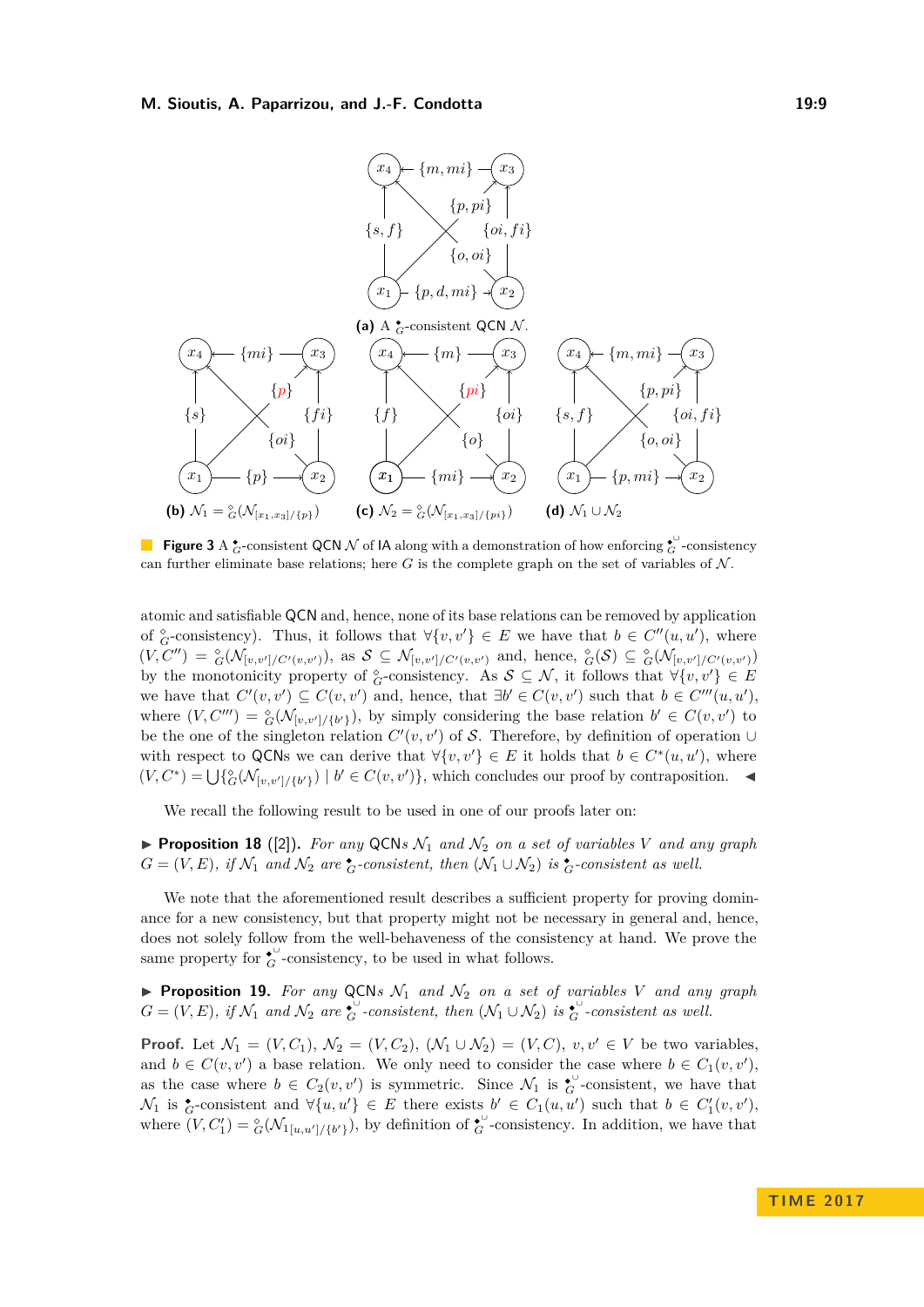$(\mathcal{N}_1 \cup \mathcal{N}_2)$  is  $\zeta$ -consistent by Proposition [18.](#page-8-1) As  $\mathcal{N}_1 \subseteq (\mathcal{N}_1 \cup \mathcal{N}_2)$ , we have that  $\mathcal{N}_{1[u,u]/\{b'\}}$  $\subseteq (\mathcal{N}_1 \cup \mathcal{N}_2)_{[u,u']/\{b'\}} \forall \{u,u'\} \in E$  and  $\forall b' \in C_1(u,u')$ . Thus, we have that  ${}^{\diamond}_{G}(\mathcal{N}_1{}_{[u,u']/\{b'\}})$  $\subseteq$   $^{\circ}_{G}((\mathcal{N}_{1} \cup \mathcal{N}_{2})_{[u,u']/\{b'\}})$   $\forall \{u,u'\} \in E$  and  $\forall b' \in C_{1}(u,u')$  by the monotonicity property of  $G^{\circ}$ -consistency. From that we can deduce that  $\forall \{u, u'\} \in E$  there exists  $b' \in C(u, u')$  such that  $b \in C'(v, v')$ , where  $(V, C') = \frac{\delta}{G}((\mathcal{N}_1 \cup \mathcal{N}_2)_{[u, u'] / \{b'\}})$ . Hence, by the assumption that  $\mathcal{N}_1$  and  $\mathcal{N}_2$  are  $\overset{\bullet}{\mathbf{G}}$ -consistent, we have proved that  $(\overset{\bullet}{\mathcal{N}}_1 \cup \overset{\bullet}{\mathcal{N}}_2)$  is  $\overset{\bullet}{\mathbf{G}}$ -consistent as well. ◄

Next, we arrive to one of our main results in this work.

### **► Theorem 20.** We have that  $_{G}^{\bullet}$ -consistency is well-behaved.

**Proof.** (Dominance) From Proposition [19](#page-8-2) we can assert that, for any QCN  $\mathcal{N} = (V, C)$  and any graph  $G = (V, E)$ , there exists a unique  $\mathcal{C}^{\cup}$ -consistent QCN  $\bigcup \{ \mathcal{N}' \mid \mathcal{N}' \subseteq \mathcal{N} \text{ and } \mathcal{N}' \text{ is }$  $\mathcal{C}^{\cup}$ -consistent}, which by its definition is the largest (w.r.t.  $\subseteq$ )  $\mathcal{C}^{\cup}$ -consistent sub-QCN of N and, hence, the closure of N under  $\mathcal{C}$ -consistency. (Equivalence) Let  $\mathcal{N} = (V, C)$  be a QCN,  $G = (V, E)$  a graph, and  $\mathcal{N}' = (V, C')$  the QCN where  $\forall v, v' \in V$  and  $\forall b \in B$ we have that  $b \in C'(v, v')$  iff there exists a solution  $\sigma$  of N such that  $(\sigma(v), \sigma(v')) \in b$ . Clearly,  $\mathcal{N}'$  is a sub-QCN of  $\mathcal{N}$  and it is necessarily  $\overset{\bullet}{K_V}$ -consistent (where  $K_V$  denotes the complete graph on the set of variables  $V$  of  $\mathcal{N}$ ), as by Proposition [17](#page-7-2) we have that the application of  $_G^{\bullet}$ -consistency on any QCN  $(V, C)$  w.r.t. any graph  $G = (V, E)$  can only remove unfeasible base relations, and not feasible ones. It follows that  $\mathcal{N}' \subseteq \mathcal{L}^{\cup}(\mathcal{N}) \subseteq \mathcal{N}$ and, as such,  $\mathcal{E}^{\cup}(N)$  and N share the same set of solutions. (Idempotence) Let  $\mathcal{N} = (V, C)$ be a QCN, and  $G = (V, E)$  a graph. Then,  $\mathfrak{F}^{\cup}_G(\mathcal{N})$  is  $\mathfrak{F}^{\cup}_G$ -consistent. Now, by dominance of  $G^{\cup}$ -consistency the largest  $G^{\cup}$ -consistent sub-QCN of  $G^{\cup}(\mathcal{N})$  is itself and, hence,  $G^{\cup}(G^{\cup}(\mathcal{N}))$  $=\mathbf{e}^{\cup}_G(\mathcal{N})$ . (Monotonicity) Let  $\mathcal{N}=(V, C)$  and  $\mathcal{N}'=(V, C')$  be two QCNs such that  $\mathcal{N}' \subseteq$  $\mathcal{N}$ , and  $G = (V, E)$  a graph. As  $\mathcal{N}' \subseteq \mathcal{N}$ , we have that  $\mathcal{L}^{\cup}(\mathcal{N}')$  is a  $\mathcal{L}^{\cup}$ -consistent sub-QCN of N. In addition, by dominance of  $\mathcal{C}$ -consistency we can assert that  $\mathcal{C}(\mathcal{N})$  is the largest  $G^{\cup}$ -consistent sub-QCN of N. Therefore, we have that  $G^{\cup}(N') \subseteq G^{\cup}(N)$ .

We prove the following general result regarding the pruning capability of  $\zeta$ -consistency in comparison with that of  $_{G}^{\bullet \cup}$ -consistency:

### <span id="page-9-0"></span>▶ **Proposition 21.** We have that  $\overset{\bullet}{G}$  *-consistency*  $\triangleright$   $\overset{\bullet}{G}$ *-consistency.*

**Proof.** By definition of  $_{G}^{\bullet\circ}$ -consistency, we have that  $_{G}^{\bullet\circ}$ -consistency  $\geq \frac{\bullet}{G}$ -consistency, since, for any graph  $G = (V, E)$ , any QCN  $(V, C)$  that is  $\check{G}$ -consistent is already  $\check{G}$ -consistent. To prove strictness we use an example as follows. Consider the QCN  $\mathcal{N} = (V, C)$  of Figure [3.](#page-8-0) The reader can verify that  $\mathcal N$  is  $\overset{\bullet}{\mathcal G}$ -consistent, as we have that *b* is  $\overset{\bullet}{\mathcal G}$ -consistent for  $C(v, v') \forall \{v, v'\} \in E$  and  $\forall b \in C(v, v')$ . However, we have that  $d \notin C'(x_1, x_2)$ , where  $(V, C') = \bigcup \{ G(\mathcal{N}_{[x_1,x_3]/\{b'\}}) \mid b' \in C(x_1,x_3) \},\$ as demonstrated in the figure. In detail,  $G(G(\mathcal{N}_{[x_1,x_3]/\{p\}}) \cup G(\mathcal{N}_{[x_1,x_3]/\{p\}})$  is a QCN such that *d* is not among the base relations that define the constraint on variables  $x_1$  and  $x_2$ . Thus,  $\mathcal{C}$ -consistency does not hold in N.

The next result follows trivially:

**► Proposition 22.** We have that  $_{G}^{\bullet}$ -consistency  $\triangleright$   $_{G}^{\diamond}$ -consistency.

**Proof.** A direct consequence of Propositions [11](#page-5-2) and [21](#page-9-0) and the transitivity of  $\triangleright$ .

Finally, we introduce the following result that identifies the case where  $\overset{\bullet}{\mathbf{G}}$ -consistency and  $\mathbf{G}^{\cup}$ -consistency are equivalent: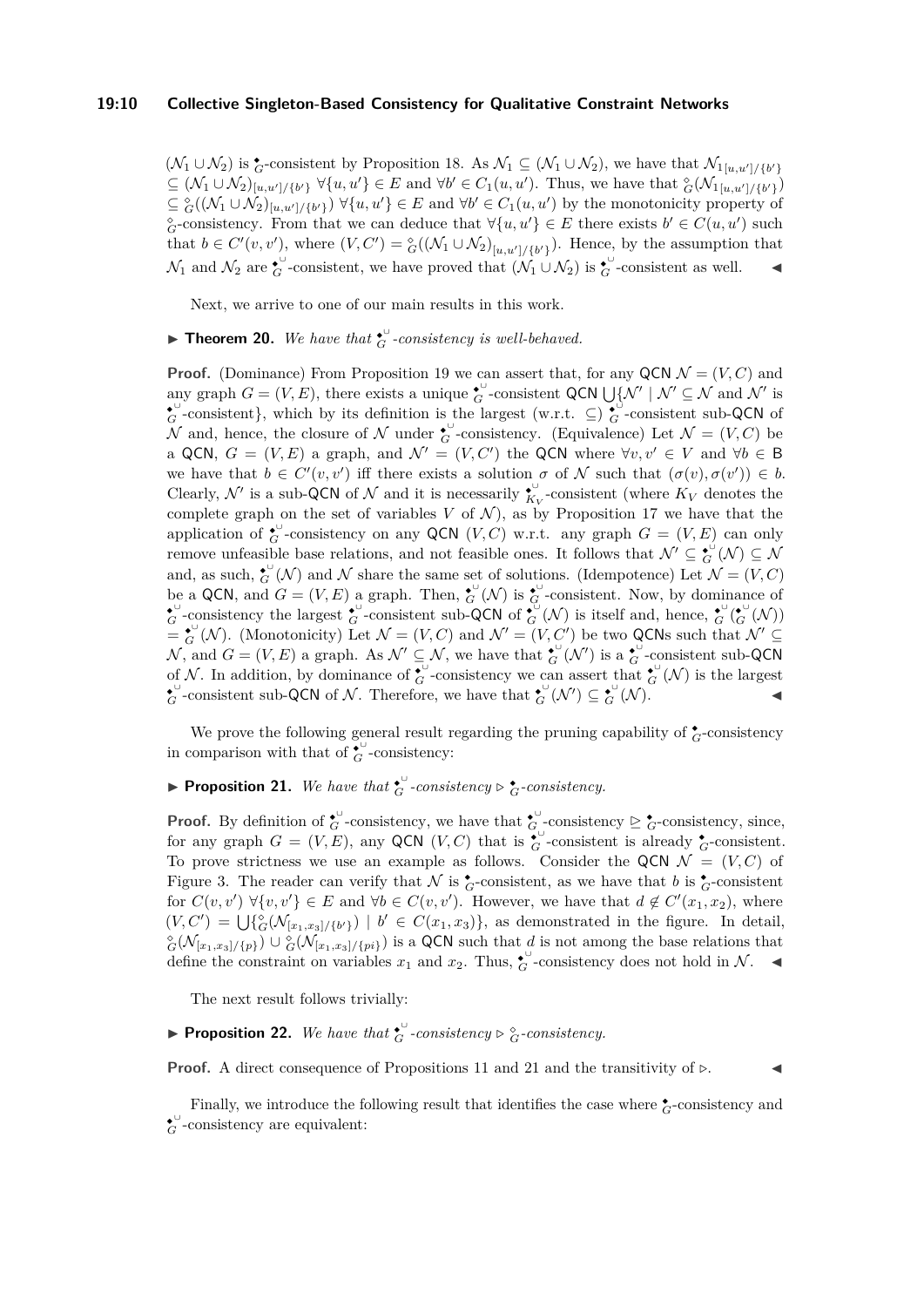**Algorithm 1:** PSWC<sup> $\cup$ </sup> (N, G)

```
in : A QCN \mathcal{N} = (V, C), and a graph G = (V, E).
    out : A sub-QCN of N.
 1 begin
 2 \mid \mathcal{N} \leftarrow \text{PWC}(\mathcal{N}, G);\bullet 3 \bullet Q \leftarrow E;
 4 while Q \neq \emptyset do
  \mathfrak{s} \vert \quad \vert \quad \{v, v'\} \leftarrow Q.pop();\bullet (V, C') \leftarrow \bot^V;\mathbf{r} for each b \in C(v, v') do
  8 \vert \vert \vert (V, C') \leftarrow (V, C') ∪ PWC(\mathcal{N}_{[v, v'] / \{b\}}, G, \{\{v, v'\}\}\};9 \vert if (V, C') \subset \mathcal{N} then
\textbf{10} foreach \{u, u'\} \in E \mid C'(u, u') \subset C(u, u') do
11 \quad | \quad | \quad C(u, u') \leftarrow C'(u, u');12 \mid \cdot \cdot \cdot \cdot \cdot C(u',u) \leftarrow C'(u',u);13 \vert \vert \vert Q \leftarrow E;
14 return N;
```
<span id="page-10-1"></span>▶ **Proposition 23.** Let A be a subclass of relations of a relation algebra with the property *that for any* QCN  $\mathcal{N} = (V, C)$  *over* A *there exists a graph*  $G = (V, E)$  *such that, if*  $_G^{\circ}(\mathcal{N})$  *is not trivially inconsistent, then*  $N$  *is satisfiable. Then, for any such*  $N$  *and*  $G$ *, we have that*  $\stackrel{\bullet}{G}$ *-consistency*.

**Proof.** We first prove that, if  $N$  is  $\overset{\bullet}{G}$ -consistent, then  $N$  is also  $\overset{\bullet}{G}$ -consistent. By Proposi-tion [15](#page-6-2) we have that  $\forall \{u, v\} \in E$  and  $\forall b \in C(u, v)$  the base relation *b* is feasible. In addition, by the equivalence property of  $\overset{\bullet}{G}$ -consistency we have that the application of  $\overset{\bullet}{G}$ -consistency on N can only remove unfeasible base relations and, hence, that  $_G^{\bullet}(\mathcal{N}) = \mathcal{N}$ , as every base relation  $b \in C(u, v)$   $\forall \{u, v\} \in E$  is feasible. The proof that, if N is  $\overset{\bullet}{G}$ -consistent, then N is also  $\zeta$ -consistent, follows directly from the definition of  $\zeta$ <sup>0</sup>-consistency.

A hasty reading of Proposition [23](#page-10-1) might give the impression that one should always opt to apply ◆ *<sup>G</sup>*-consistency for the cases where the considered QCN and the graph *G* satisfy the prerequisites detailed in that proposition, as  $\zeta$ -consistency, being a weaker consistency than  $\mathcal{E}_G^{\cup}$ -consistency in general, should be "easier" to apply. However, as we will demonstrate in our experimental section,  $G^{\cup}$ -consistency is faster to apply. To give an intuition, any wellstructured algorithm that will try to enforce  $\overset{\leftrightarrow}{G}$ -consistency in a given QCN for some graph *G*, will inescapably make better use of the singleton checks than the respective algorithm for enforcing  $\bullet$ -consistency. This is because the former algorithm will exploit the singleton checks (by the very definition of  $_G^{\bullet\cup}$ -consistency) to *proactively* eliminate certain base relations that are unfeasible and, hence, possibly not  $\overset{\bullet}{\mathsf{G}}$ -consistent for the corresponding constraints.

## <span id="page-10-0"></span>**5** An algorithm for achieving  ${}_{G}^{\downarrow\downarrow}$ -consistency

In this section, we propose an algorithm for efficiently applying  $\mathcal{C}^{\cup}$ -consistency on a given QCN N, called PSWC<sup>∪</sup> (∪-collective partial singleton closure under weak composition) and presented in Algorithm [1.](#page-10-2) This algorithm builds on the algorithm for efficiently achieving  $_{G}^{\bullet}$  consistency, called PSWC (partial singleton closure under weak composition) and presented in Algorithm [2,](#page-11-0) which in itself is an advancement of the respective algorithm for enforcing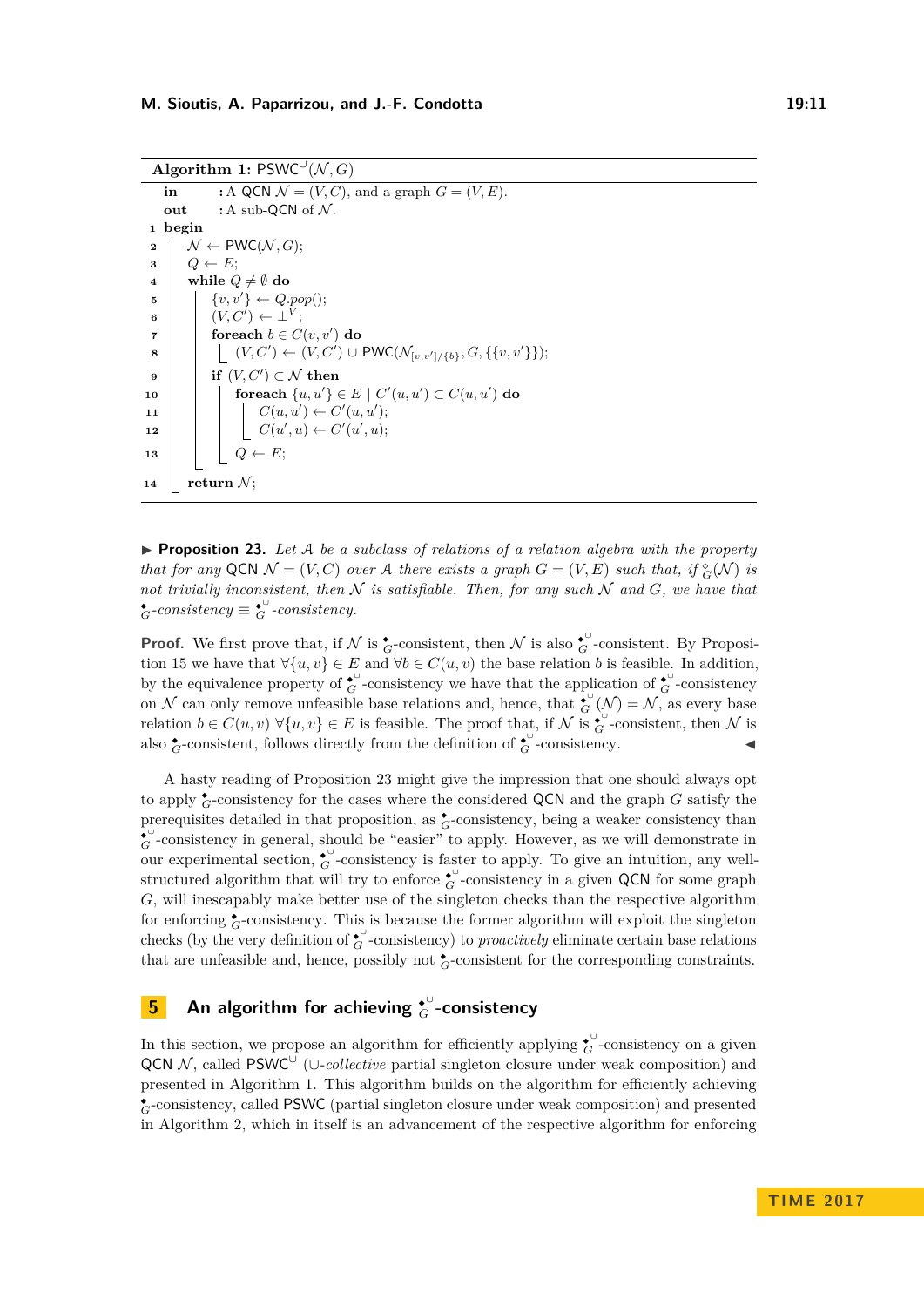```
Algorithm 2: PSWC(N, G)
    in : A QCN \mathcal{N} = (V, C), and a graph G = (V, E).
    out : A sub-QCN of N.
 1 begin
 2 \mid \mathcal{N} \leftarrow \textsf{PWC}(\mathcal{N}, G);3 \vert Q \leftarrow E;
 4 while Q \neq \emptyset do
  \mathfrak{s} \vert \quad \vert \quad \{v, v'\} \leftarrow Q.pop();\begin{array}{|c|c|c|c|c|}\n\hline\n\text{6} & & (V,C') \leftarrow \bot^V; \end{array}\mathbf{r} foreach b \in C(v, v') do
  8 \vert \vert \vert (V, C') \leftarrow (V, C') ∪ PWC(\mathcal{N}_{[v, v']/\{b\}}, G, \{\{v, v'\}\}\};\mathbf{9} \vert if C'(v, v') \subset C(v, v') then
10 \vert \vert C(v, v') \leftarrow C'(v, v');11 \mid C(v', v) \leftarrow C'(v', v);12 \vert \cdot \vert \cdot \vert Q \leftarrow E;13 return \mathcal{N}:
```
**Algorithm 3:** PWC( $N, G, e \leftarrow \emptyset$ )

```
in :A QCN \mathcal{N} = (V, C), a graph G = (V, E), and optionally a set e such that e \subseteq E.
    out : A sub-QCN of N.
 1 begin
 2 Q \leftarrow (e \text{ if } e \neq \emptyset \text{ else } E);3 | while Q \neq \emptyset do
  4 \mid \left\{ v, v' \right\} \leftarrow Q.pop();\mathbf{5} foreach v'' \in V \mid \{v, v''\}, \{v', v''\} \in E do
  \mathfrak{g} \quad | \quad | \quad r \leftarrow C(v,v'') \cap (C(v,v') \diamond C(v',v''));7 i if r \text{ }\subset C(v, v'') then
  8 c | \cdot | c | \cdot | C(v, v'') \leftarrow r;\mathbf{9} | | | C(v'',v) \leftarrow r^{-1};10 Q ← Q ∪ {{v, v00}};
11 r \leftarrow C(v'', v') \cap (C(v'', v) \diamond C(v, v'));\textbf{12} if r \subset C(v'', v') then
13 \mid \cdot \cdot \cdot | \cdot C(v'', v') \leftarrow r;14 | | C(v', v'') \leftarrow r^{-1};\mathbf{15} \begin{array}{|c|c|c|c|c|} \hline \end{array} \begin{array}{|c|c|c|c|c|} \hline Q & \leftarrow Q \cup \{\{v'',v'\}\};\ \end{array}16 return N;
```
◆ *<sup>G</sup>*-consistency that is presented in [\[2\]](#page-15-3); we explain as follows. We use a queue in both of our algorithms that is initialized with all of the edges of a given graph *G* that correspond to constraints of a given  $QCN\mathcal{N}$ . In addition, this queue is filled with all of the aforementioned edges whenever any of the constraints of  $\mathcal N$  is revised, i.e., whenever a base relation is removed. This operation is equivalent to introducing a break statement in the algorithm of [\[2\]](#page-15-3) whenever a singleton check fails and, hence, a constraint is revised, forcing the inner loop in that algorithm to stop and using the outer loop to initiate singleton checks in a fresh QCN. We have found this tactic to perform much better in practice, cutting down on the number of constraint checks by around 20%. Further, the use of a queue allows for prioritizing certain edges, a strategy which is in line with similar techniques used in the algorithm for enforcing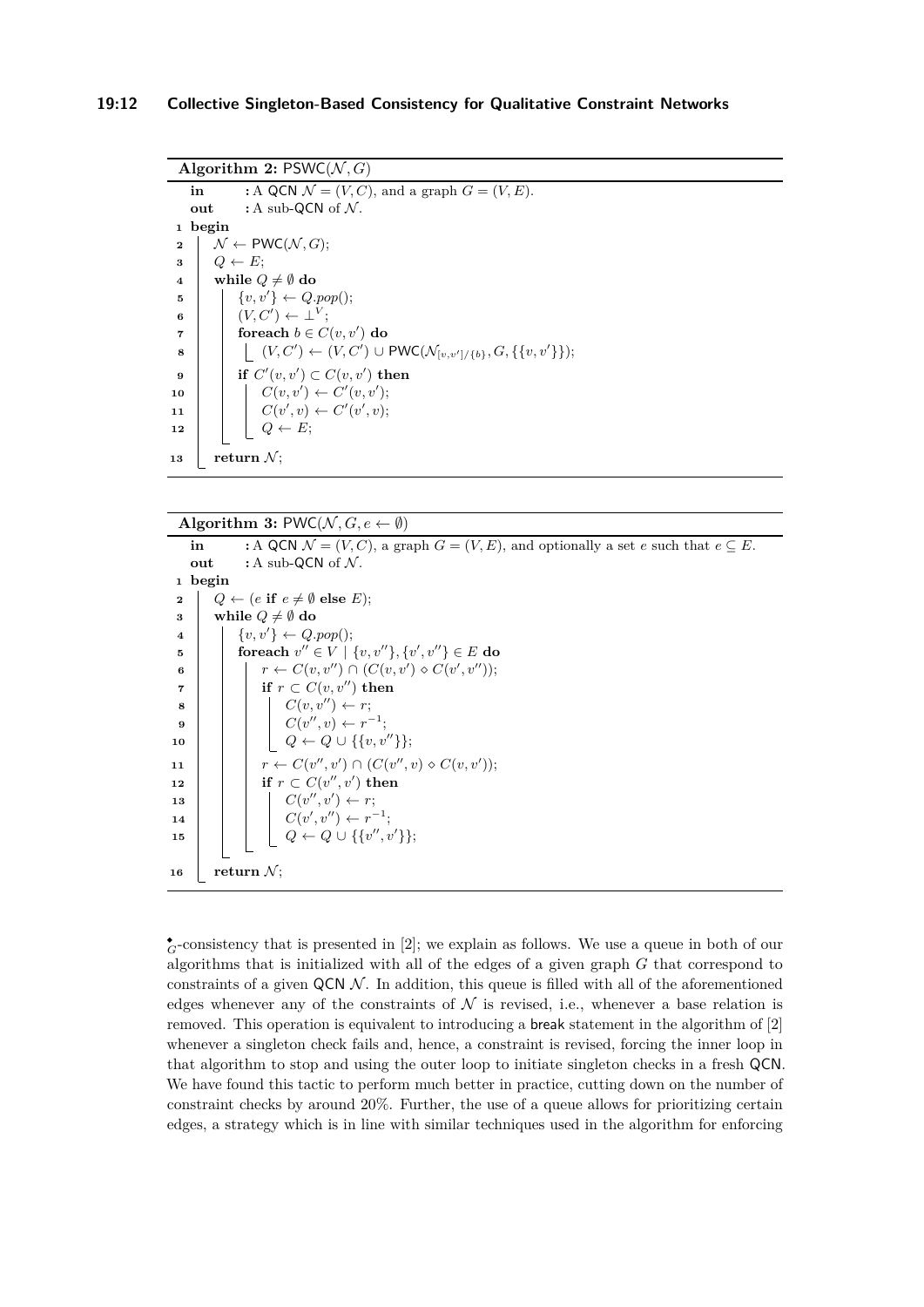*<sup>G</sup>*-consistency [\[34,](#page-16-17) [27,](#page-16-6) [16\]](#page-16-18), but this is something that we have not yet explored and retain for future work. As we will also remind the reader in the experimental evaluation to follow, we use a simple FIFO (first-in, first-out) queue for our algorithms. For the sake of completeness, we also present the state-of-the-art algorithm for applying  $^{\circ}_{G}$ -consistency on a given QCN, called PWC (partial closure under weak composition), which is utilized as a subroutine by both  $PSWC^{\cup}$  and PSWC (see Algorithm [3\)](#page-11-1).

The difference between algorithms  $PSWC^{\cup}$  and PSWC lies solely in the way that they exploit singleton checks. In particular, note the difference between the conditions in line 9 of both algorithms;  $PSWC^{\cup}$  will bring up all edges in the queue for revising the entire QCN even when the constraint at hand was not revised, but another constraint somewhere in the QCN was, whereas PSWC will keep its focus solely on the constraint at hand. This is due to the fact that algorithm PSWC<sup>∪</sup> will use a single singleton check to eliminate base relations anywhere in the network, and not just in the constraint at hand as algorithm PSWC does. Before proving the correctness of algorithm  $\mathsf{PSWC}^\cup$ , we recall the following result regarding the correctness of algorithm PSWC:

<span id="page-12-0"></span>**Proposition 24** (cf. [\[2,](#page-15-3) [8\]](#page-15-6)). *Given a* QCN  $\mathcal{N} = (V, C)$  *of a relation algebra and a graph*  $G = (V, E)$ , we have that algorithm PSWC terminates and returns  $\zeta(\mathcal{N})$ .

Now, we prove that algorithm  $PSWC^{\cup}$  is complete for applying  $\mathcal{L}^{\cup}$ -consistency on a given  $\mathcal{N} = (V, C)$  for a given graph  $G = (V, E)$ . Due to space limitations, an intuitive proof is provided, which however manages to explain the overall functionallity of algorithm PSWC<sup>∪</sup> in sufficient detail.

 $\triangleright$  **Theorem 25.** *Given a* QCN  $\mathcal{N} = (V, C)$  *of a relation algebra and a graph*  $G = (V, E)$ *, we have that algorithm*  $PSWC^{\cup}$  *terminates and returns*  $_{G}^{\bullet\circ}(\mathcal{N})$ *.* 

**Proof (Intuition).** It is easy to see that lines 9–12 in Algorithm [1](#page-10-2) perform a superset of the operations performed in lines 9–11 in Algorithm [2.](#page-11-0) Thus, by Proposition [24](#page-12-0) we know that given a QCN  $\mathcal{N} = (V, C)$  and a graph  $G = (V, E)$ , algorithm PSWC<sup>U</sup> applies the set of operations required to make  $\mathcal{N} \bullet$ -consistent. We need to show that the rest of the operations maintain  $\stackrel{\bullet}{G}$ -consistency and further achieve  $\stackrel{\bullet}{G}$ -consistency. With respect to that, it is again easy to see that algorithm  $PSWC^{\cup}$  enforces exactly the conditions specified in Proposition [17](#page-7-2) and, hence, removes the (unfeasible) base relations required to make  $\mathcal{N}$   $_{G}^{\bullet\circ}$ -consistent. Further, since the algorithm will only terminate when *b* is guaranteed to have become  $\stackrel{\bullet}{G}$ -consistent for  $C(u, v)$   $\forall \{u, v\} \in E$  and  $\forall b \in C(u, v)$  and no constraint is further revised to additionally achieve  $\mathcal{C}^{\cup}$ -consistency, we can conclude that algorithm PSWC<sup>∪</sup> correctly applies  $\overset{\bullet}{G}$ -consistency on N.

### **Time complexity analysis**

Given a QCN  $\mathcal{N} = (V, C)$  and a graph  $G = (V, E)$ , we have that algorithm PSWC<sup>U</sup> applies  $\hat{G}$ -consistency on N in  $O(\Delta \cdot |E|^3 \cdot B^3)$  time, where  $\Delta$  is the maximum vertex degree of graph *G*. In particular, algorithm PWC is executed  $O(|E| \cdot |B|)$  times every time a constraint is revised, and such a constraint revision can occur  $O(|E| \cdot |B|)$  times. Further, we note that the unification operations that take place in line 8 of the algorithm are handled in  $O(|E| \cdot |B|)$ time in total, as we keep track of the constraints that are revised by algorithm PWC and we can have a total of  $O(|E|\cdot|B|)$  constraint revisions. The same argument holds for the operations that take place in lines 9–12 of the alorithm. (These details are not included in the algorithm to allow for a more compact representation.) Now, by taking into account the worst-case time complexity of algorithm PWC, which is  $O(\Delta \cdot |E| \cdot B)$  [\[7\]](#page-15-13), a worst-case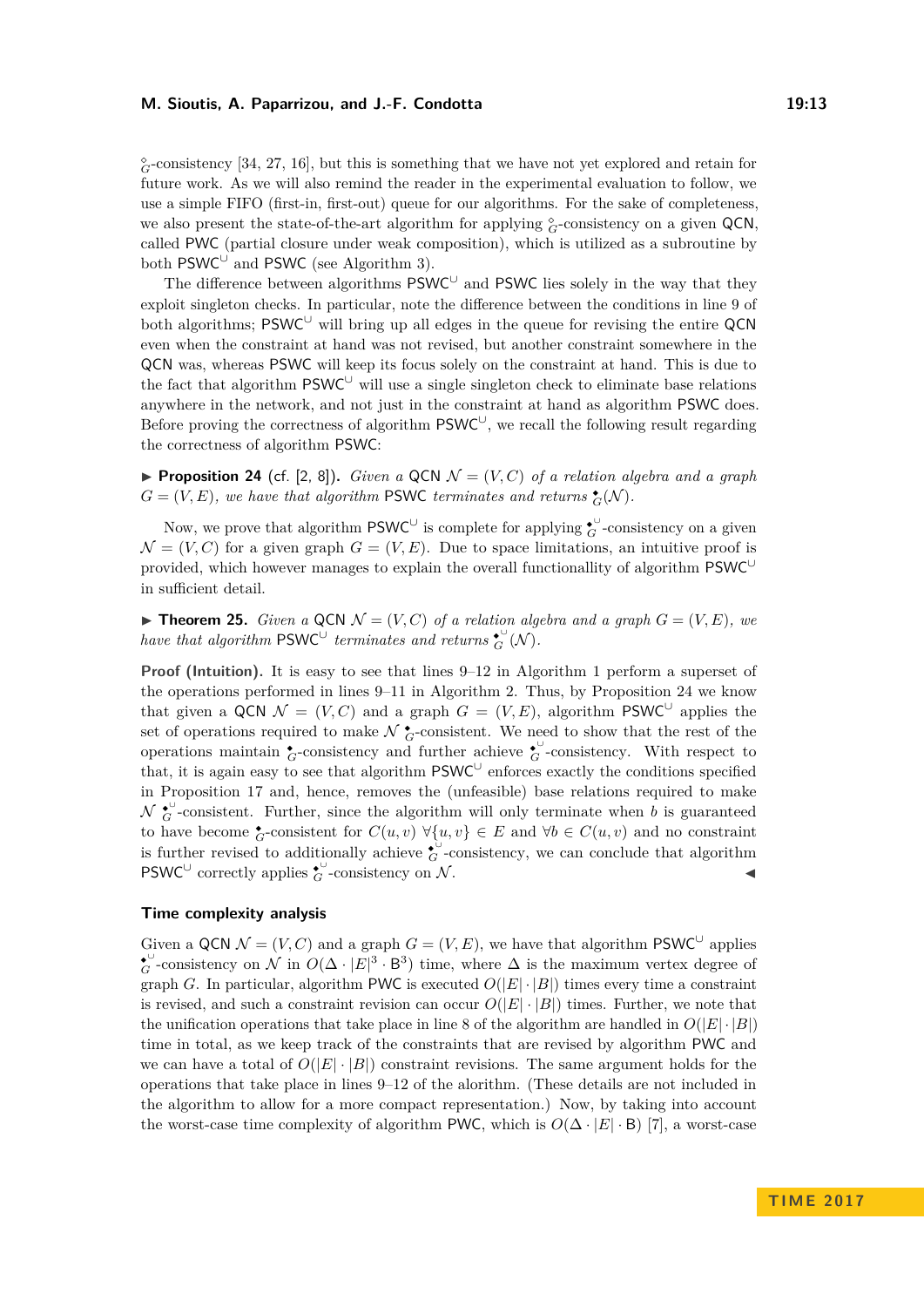### **19:14 Collective Singleton-Based Consistency for Qualitative Constraint Networks**

|    | min             |             | $\mu$                     |               | max                       |                | $\sigma$                 |                    |
|----|-----------------|-------------|---------------------------|---------------|---------------------------|----------------|--------------------------|--------------------|
| d  | <b>PSWC</b>     | PSWC        | <b>PSWC</b>               | $PSWC^{\cup}$ | <b>PSWC</b>               | $PSWC^{\cup}$  | <b>PSWC</b>              | $PSWC^{\cup}$      |
| 10 | 3.19s<br>9k     | 3.11s<br>9k | 4.25s<br>$\overline{14k}$ | 4.02s<br>13k  | 5.63s<br>$\overline{22k}$ | $5.43s$<br>21k | 0.50s<br>$\overline{2k}$ | $\frac{0.52s}{2k}$ |
| 12 | 5.79s           | 5.65s       | 7.82s                     | 7.51s         | 11.85s                    | 10.88s         | 1.38s                    | 1.18s              |
|    | $\overline{9k}$ | 9k          | 14k                       | 14k           | 22k                       | 22k            | $\overline{2k}$          | $\overline{2k}$    |
| 14 | 9.92s           | 9.63s       | 13.81s                    | 13.08s        | 21.26s                    | 19.24s         | 2.68s                    | 2.40s              |
|    | 12k             | 12k         | 19k                       | 18k           | 38k                       | 28k            | $\overline{5k}$          | 4k                 |
| 16 | 14.14s          | 13.91s      | 30.19s                    | 27.74s        | 96.24s                    | 99.56s         | 14.20s                   | 14.95s             |
|    | 18k             | 18k         | 31k                       | 29k           | 61k                       | 62k            | 8k                       | 8k                 |
| 18 | 21.39s          | 20.94s      | 56.16s                    | 53.17s        | 154.14s                   | 149.98s        | 22.92s                   | 21.22s             |
|    | 26k             | 26k         | 45k                       | 44k           | 88k                       | <b>88k</b>     | 13k                      | 12k                |
| 20 | 54.42s          | 52.82s      | 100.22s                   | 89.32s        | 192.68s                   | 188.54s        | 30.68s                   | 26.08s             |
|    | 39k             | 36k         | 58k                       | 55k           | 108k                      | 100k           | 14k                      | 12k                |
| 22 | 19.66s          | 17.09s      | 42.51s                    | 39.83s        | 86.09s                    | 75.55s         | 16.67s                   | 15.19s             |
|    | 48k             | 46k         | 67k                       | 63k           | 108k                      | 108k           | 14k                      | 14k                |

<span id="page-13-3"></span>**Table 1** Evaluation with random IA networks of model  $S(n = 70, l = 6.5, d)$ .

time complexity of  $O(\Delta \cdot |E|^3 \cdot B^3)$  can be obtained for algorithm PSWC<sup>U</sup>; this is also the worst-case time complexity of algorithm PSWC [\[2\]](#page-15-3). It is important to note that we cannot utilize the incremental functionality of algorithm PWC (see Theorem 1 in [\[12,](#page-15-14) Section 3] and the surrounding text) to obtain a better bound for our algorithm, as the singleton checks are perfomed independently<sup>[2](#page-13-1)</sup> of one another.

### <span id="page-13-0"></span>**Experimental evaluation**

We evaluated the performance of an implementation of algorithm PSWC<sup>∪</sup>, against an implementation of the algorithm for enforcing partial  $\zeta$ -consistency that was presented here, namely, PSWC, with a varied dataset of arbitrary QCNs of IA.

**Technical specifications.** The evaluation was carried out on a computer with an Intel Core i5-6200U processor (which has a max frequency of 2.7 GHz per CPU core under turbo mode<sup>[3](#page-13-2)</sup>), 8 GB of RAM, and the Xenial Xerus x86\_64 OS (Ubuntu Linux). All algorithms were coded in Python and run using the PyPy intepreter under version 5.1.2, which implements Python 2.7.10; the code is available upon request. Only one CPU core was used.

**Datasets and measures.** We considered random IA networks generated by the  $S(n, l, d)$ model [\[34\]](#page-16-17). This model can randomly generate satisfiable QCNs of n variables with an average number l of base relations per non-universal constraint and an average degree d for the corresponding constraint graphs. Further, this model is typically used in the evaluation of algorithms dealing with problems associated with QCNs, with an emphasis on the minimal labelling problem [\[34,](#page-16-17) [2,](#page-15-3) [23\]](#page-16-7). We generated 30 QCNs of  $A \cap A = 70$  variables

<span id="page-13-1"></span><sup>&</sup>lt;sup>2</sup> To be more precise, the unification operations that take place in line 8 of the algorithm do not provide the level of interdependency required to tap into the incrementality of PWC.

<span id="page-13-2"></span><sup>&</sup>lt;sup>3</sup> Turbo mode was maintained throughout the experimental evaluation by staying well within thermal design power (TDP) limit.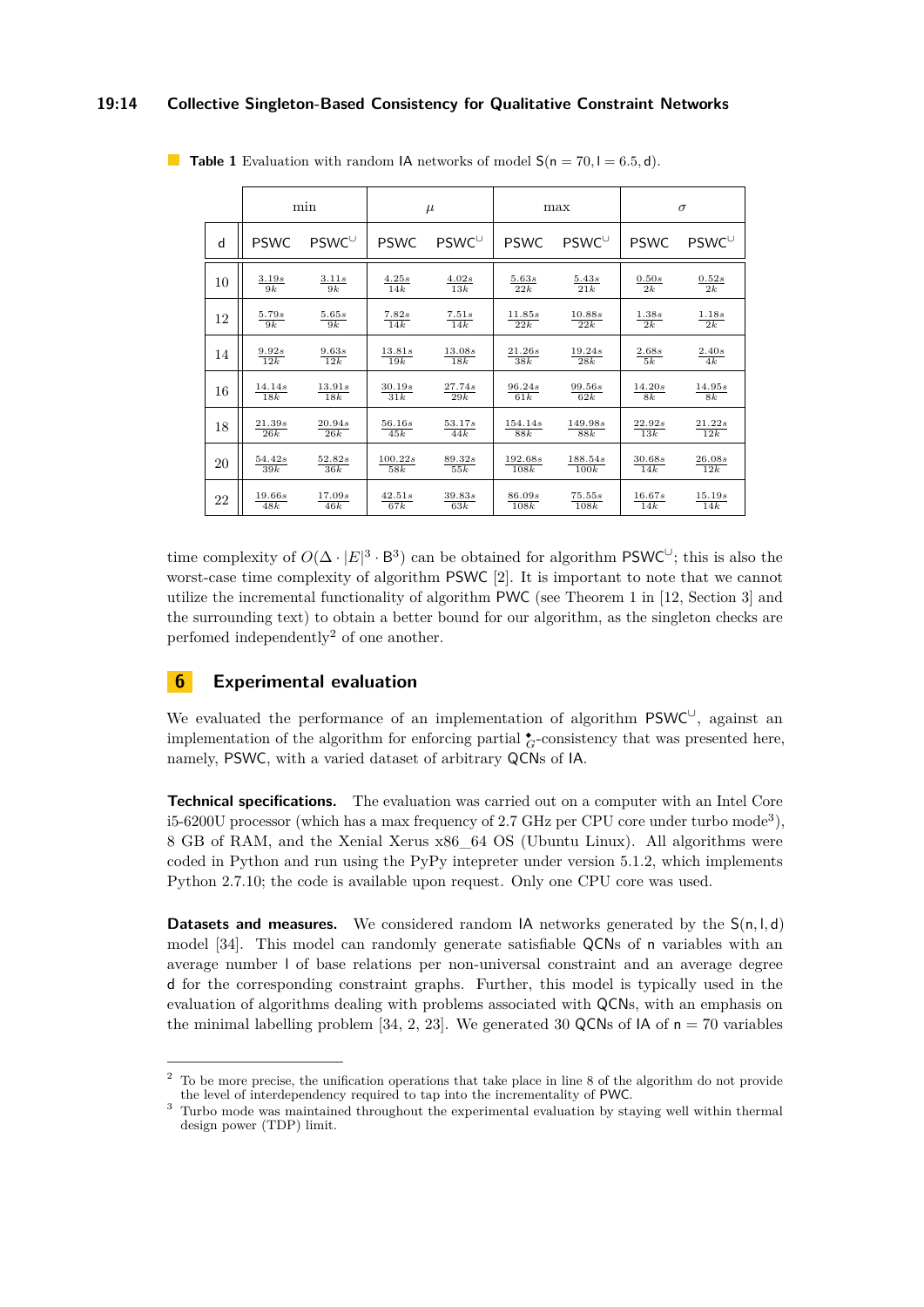with  $| = |B|/2 = 6.5$  base relations per non-universal constraint on average for all values of d ranging from 10 to 22 with a step of 2 (a typical range for evaluating related algorithms [\[2\]](#page-15-3)); hence, we considered a total of 210 QCNs of IA. Finally, the *maximum cardinality search* algorithm [\[32\]](#page-16-19) was used to obtain a triangulation of the constraint graph of a given QCN. Notice that, with respect to our evaluation, any kind of graphs would have been adequate (even complete ones), as they would have affected all involved algorithms proportionally and would not have qualitatively distorted the obtained results; however, the choice of chordal graphs was more reasonable given their extensive use in the recent literature [\[31\]](#page-16-20).

Our evaluation involved two measures, which we describe as follows. The first measure considers the number of *constraint checks per base relation removals* performed by an algorithm for enforcing the respective local consistency. Given a QCN  $\mathcal{N} = (V, C)$  and three variables  $v_i, v_k, v_j \in V$ , a constraint check occurs when we compute the relation  $r =$  $C(v_i, v_j) \cap (C(v_i, v_k) \diamond C(v_k, v_j))$  and check if  $r \subset C(v_i, v_j)$ , so that we can propagate its constrainedness if that condition is satisfied. Weak compositions that yield relation B are disregarded. The second measure concerns the CPU time and is strongly correlated with the first one, as the run-time of any proper implementation of an algorithm for enforcing a local consistency should, in principle, rely mainly on the number of constraint checks performed.

**Results.** The results of our experimental evalualation are detailed in Table [1,](#page-13-3) where a fraction  $\frac{x}{y}$  denotes that an approach required *x* seconds of CPU time and performed *y* constraint checks per base relation removals on average per dataset of networks during its operation. In short, the advantage of  $PSWC^{\cup}$  over PSWC is clear across all parameters and for all settings and corresponds to around 10%. This is a promising result in terms of achieving a new stronger local consistency faster than what was possible to date even when considering a weaker local consistency. Further, we recall to the reader that we used a simple FIFO queue for our implementation; it would be interesting to explore prioritizing edges corresponding to constraints that are revised at any given step of the execution. We retain a more thorough experimental evaluation, which will also include the effect of our new stronger local consistency on backtracking-based algorithms, for future work. Here, we opted to maintain a simple configuration for our algorithms in order to obtain a first pure comparison that will serve as a basis for further evaluation.

### <span id="page-14-0"></span>**7 Conclusion and future work**

Partial singleton closure under weak composition, or partial ◆-consistency for short, is a local consistency that ensures that each base relation of each of the constraints of a qualitative constraint network can define a singleton relation in the corresponding partial closure of that network under weak composition, or in its corresponding partial  $\diamond$ -consistent subnetwork for short. This local consistency is essential for approximating satisfiability of qualitative constraints networks, and has been shown to play a crucial role in tackling the minimal labeling problem of a qualitative constraint network in particular, which is the problem of finding the strongest implied constraints of that network. In this paper, we proposed a stronger local consistency that couples ◆-consistency with the idea of collectively deleting certain unfeasible base relations by exploiting singleton checks. Further, we proposed an efficient algorithm for enforcing this new consistency that, given a qualitative constraint network, performs fewer constraint checks than the respective algorithm for enforcing partial ◆-consistency in that network. We formally proved certain properties of our new local consistency, and motivated its usefulness through demonstrative examples and a preliminary experimental evaluation with qualitative constraint networks of Interval Algebra.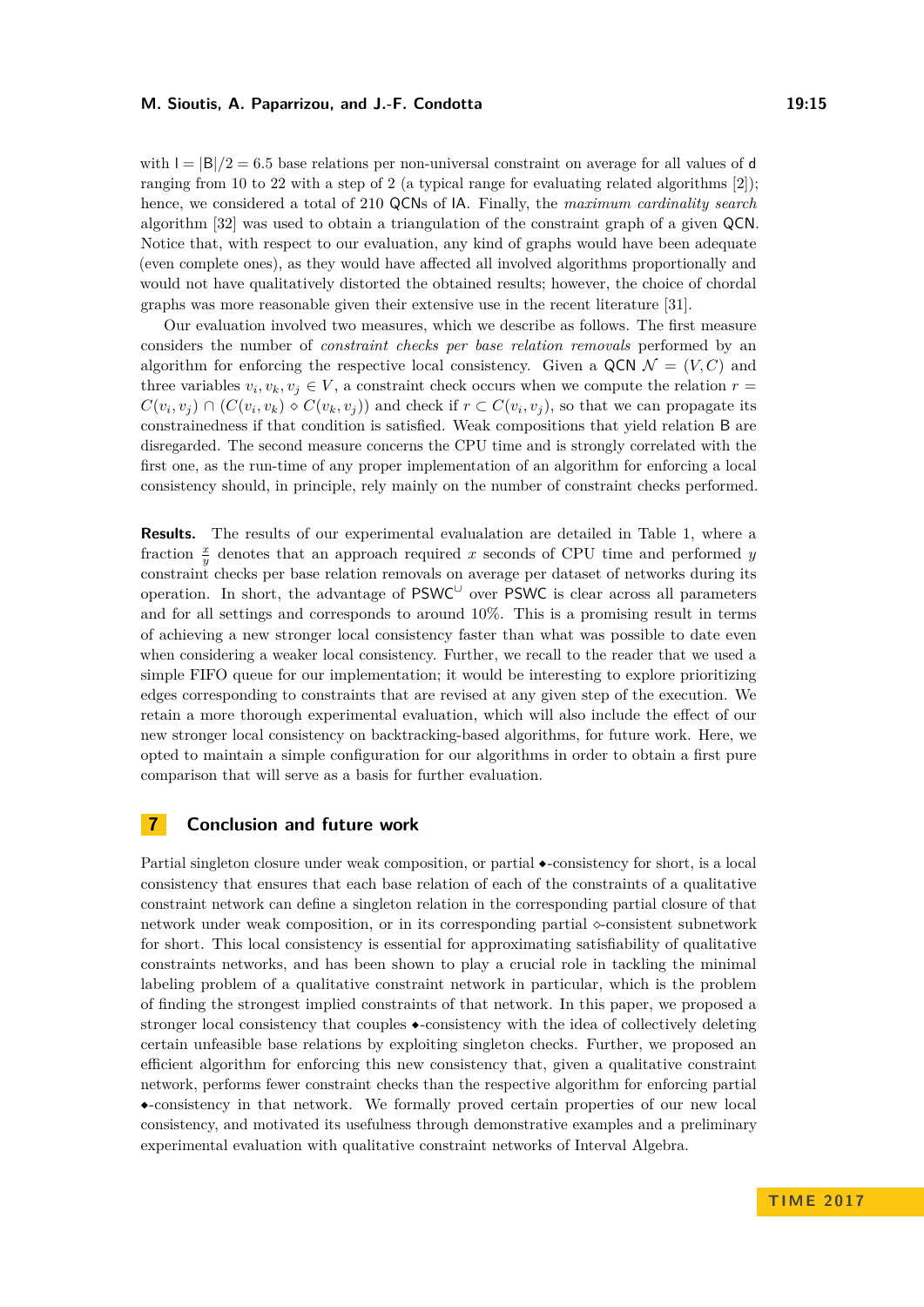### **19:16 Collective Singleton-Based Consistency for Qualitative Constraint Networks**

There are several directions for future work. Regarding the algorithm that enforces our new consistency, we would like to explore queuing strategies such that the singleton checks are applied in a more fruitful manner. In particular, it would make sense to prioritize certain singleton checks that are more likely to eliminate base relations anywhere in the network at hand, because this could unveil certain inconsistencies faster, but also lead to fewer constraint checks overall. Such strategies have been used in the case of partial  $\sim$ -consistency [\[34,](#page-16-17) [27,](#page-16-6) [16\]](#page-16-18). Further, regarding the new local consistency itself, we would like to define a weaker variant of it that considers singleton checks in the neighborhood of the constraint in question, instead of the entire network. Early experiments in this direction have shown really promising results with respect to constraint satisfaction problems, which is due to the fact that constraint revisions tend to propagate themselves to just neighboring constraints [\[36\]](#page-16-21).

**Acknowledgements.** We would like to thank the reviewers for their helpful comments.

#### **References**

- <span id="page-15-1"></span>**1** James F. Allen. Maintaining Knowledge about Temporal Intervals. *Commun. ACM*, 26:832– 843, 1983. [doi:10.1145/182.358434](http://dx.doi.org/10.1145/182.358434).
- <span id="page-15-3"></span>**2** Nouhad Amaneddine, Jean-François Condotta, and Michael Sioutis. Efficient Approach to Solve the Minimal Labeling Problem of Temporal and Spatial Qualitative Constraints. In *IJCAI*, 2013.
- <span id="page-15-11"></span>**3** Philippe Balbiani, Jean-François Condotta, and Luis Fariñas del Cerro. Tractability Results in the Block Algebra. *J. Log. Comput.*, 12:885–909, 2002. [doi:10.1093/logcom/12.5.885](http://dx.doi.org/10.1093/logcom/12.5.885).
- <span id="page-15-7"></span>**4** Hachemi Bennaceur and Mohamed-Salah Affane. Partition-k-AC: An Efficient Filtering Technique Combining Domain Partition and Arc Consistency. In *CP*, 2001.
- <span id="page-15-8"></span>**5** Christian Bessière. Arc-Consistency and Arc-Consistency Again. *Artif. Intell.*, 65:179–190, 1994.
- <span id="page-15-0"></span>**6** Mehul Bhatt, Hans W. Guesgen, Stefan Wölfl, and Shyamanta Moni Hazarika. Qualitative Spatial and Temporal Reasoning: Emerging Applications, Trends, and Directions. *Spatial Cognition & Computation*, 11:1–14, 2011. [doi:10.1080/13875868.2010.548568](http://dx.doi.org/10.1080/13875868.2010.548568).
- <span id="page-15-13"></span>**7** Assef Chmeiss and Jean-François Condotta. Consistency of Triangulated Temporal Qualitative Constraint Networks. In *ICTAI*, 2011. [doi:10.1109/ICTAI.2011.125](http://dx.doi.org/10.1109/ICTAI.2011.125).
- <span id="page-15-6"></span>**8** Jean-François Condotta and Christophe Lecoutre. A Class of df-Consistencies for Qualitative Constraint Networks. In *KR*, 2010.
- <span id="page-15-9"></span>**9** Romuald Debruyne and Christian Bessière. Some Practicable Filtering Techniques for the Constraint Satisfaction Problem. In *IJCAI*, 1997.
- <span id="page-15-12"></span>**10** Frank Dylla, Till Mossakowski, Thomas Schneider, and Diedrich Wolter. Algebraic Properties of Qualitative Spatio-Temporal Calculi. In *COSIT*, 2013. [doi:10.1007/](http://dx.doi.org/10.1007/978-3-319-01790-7_28) [978-3-319-01790-7\\_28](http://dx.doi.org/10.1007/978-3-319-01790-7_28).
- <span id="page-15-10"></span>**11** Andrew U. Frank. Qualitative Spatial Reasoning with Cardinal Directions. In *ÖGAI*, 1991.
- <span id="page-15-14"></span>**12** Alfonso Gerevini. Incremental qualitative temporal reasoning: Algorithms for the Point Algebra and the ORD-Horn class. *Artif. Intell.*, 166:37–80, 2005. [doi:10.1016/j.artint.](http://dx.doi.org/10.1016/j.artint.2005.04.005) [2005.04.005](http://dx.doi.org/10.1016/j.artint.2005.04.005).
- <span id="page-15-2"></span>**13** Martin Charles Golumbic and Ron Shamir. Complexity and Algorithms for Reasoning about Time: A Graph-Theoretic Approach. *J. ACM*, 40:1108–1133, 1993. [doi:10.1145/](http://dx.doi.org/10.1145/174147.169675) [174147.169675](http://dx.doi.org/10.1145/174147.169675).
- <span id="page-15-5"></span>**14** Jinbo Huang. Compactness and its implications for qualitative spatial and temporal reasoning. In *KR*, 2012.
- <span id="page-15-4"></span>**15** Jinbo Huang, Jason Jingshi Li, and Jochen Renz. Decomposition and tractability in qualitative spatial and temporal reasoning. *Artif. Intell.*, 195:140–164, 2013. [doi:10.1016/j.](http://dx.doi.org/10.1016/j.artint.2012.09.009) [artint.2012.09.009](http://dx.doi.org/10.1016/j.artint.2012.09.009).